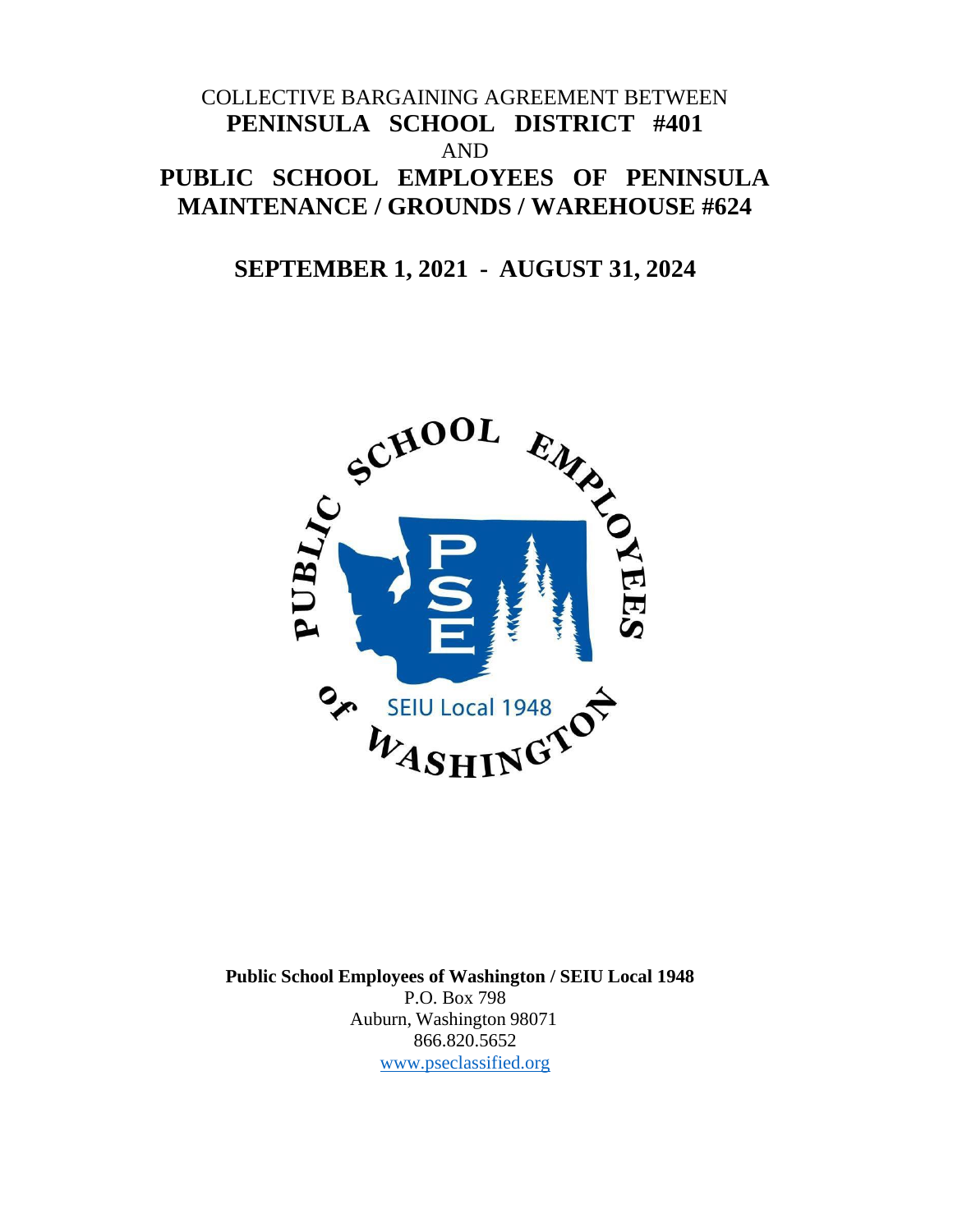### TABLE OF CONTENTS

|                                                     |                                                         | Page              |
|-----------------------------------------------------|---------------------------------------------------------|-------------------|
| <b>DECLARATION OF PRINCIPLES</b><br><b>PREAMBLE</b> |                                                         | $\mathbf{1}$<br>1 |
| <b>ARTICLE I</b>                                    | <b>RECOGNITION AND COVERAGE</b>                         | 1                 |
| <b>ARTICLE II</b>                                   | RIGHTS OF THE DISTRICT                                  | $\overline{2}$    |
| <b>ARTICLE III</b>                                  | <b>RIGHTS OF EMPLOYEES</b>                              | 3                 |
| ARTICLE IV                                          | RIGHTS OF THE ASSOCIATION                               | $\overline{4}$    |
| <b>ARTICLE V</b>                                    | APPROPRIATE MATTERS FOR CONSULTATION<br>AND NEGOTIATION | 5                 |
| ARTICLE VI                                          | <b>ASSOCIATION REPRESENTATION</b>                       | 6                 |
| <b>ARTICLE VII</b>                                  | HOURS OF WORK AND WORKING CONDITIONS                    | 6                 |
| <b>ARTICLE VIII</b>                                 | <b>HOLIDAYS AND VACATIONS</b>                           | 9                 |
| <b>ARTICLE IX</b>                                   | <b>LEAVES</b>                                           | 11                |
| <b>ARTICLE X</b>                                    | SENIORITY, PROBATION, AND LAYOFF PROCEDURES             | 14                |
| <b>ARTICLE XI</b>                                   | DISCIPLINE AND DISCHARGE OF EMPLOYEES                   | 17                |
| <b>ARTICLE XII</b>                                  | <b>INSURANCE AND RETIREMENT</b>                         | 17                |
| <b>ARTICLE XIII</b>                                 | VOCATIONAL AND/OR IN-SERVICE TRAINING                   | 18                |
| <b>ARTICLE XIV</b>                                  | MAINTENANCE OF MEMBERSHIP AND CHECKOFF                  | 19                |
| ARTICLE XV                                          | <b>GRIEVANCE PROCEDURE</b>                              | 20                |
| <b>ARTICLE XVI</b>                                  | SALARIES AND COMPENSATION                               | 21                |
|                                                     | ARTICLE XVII TERM AND SEPARABILITY OF PROVISIONS        | 23                |
| <b>ARTICLE XVIII NO STRIKE</b>                      |                                                         | 23                |
|                                                     | ARTICLE XIX BARGAINING UNIT SUBSTITUTES                 | 24                |
| <b>SIGNATURES</b><br>SCHEDULE A (2021 - 2022)       |                                                         | 24<br>25          |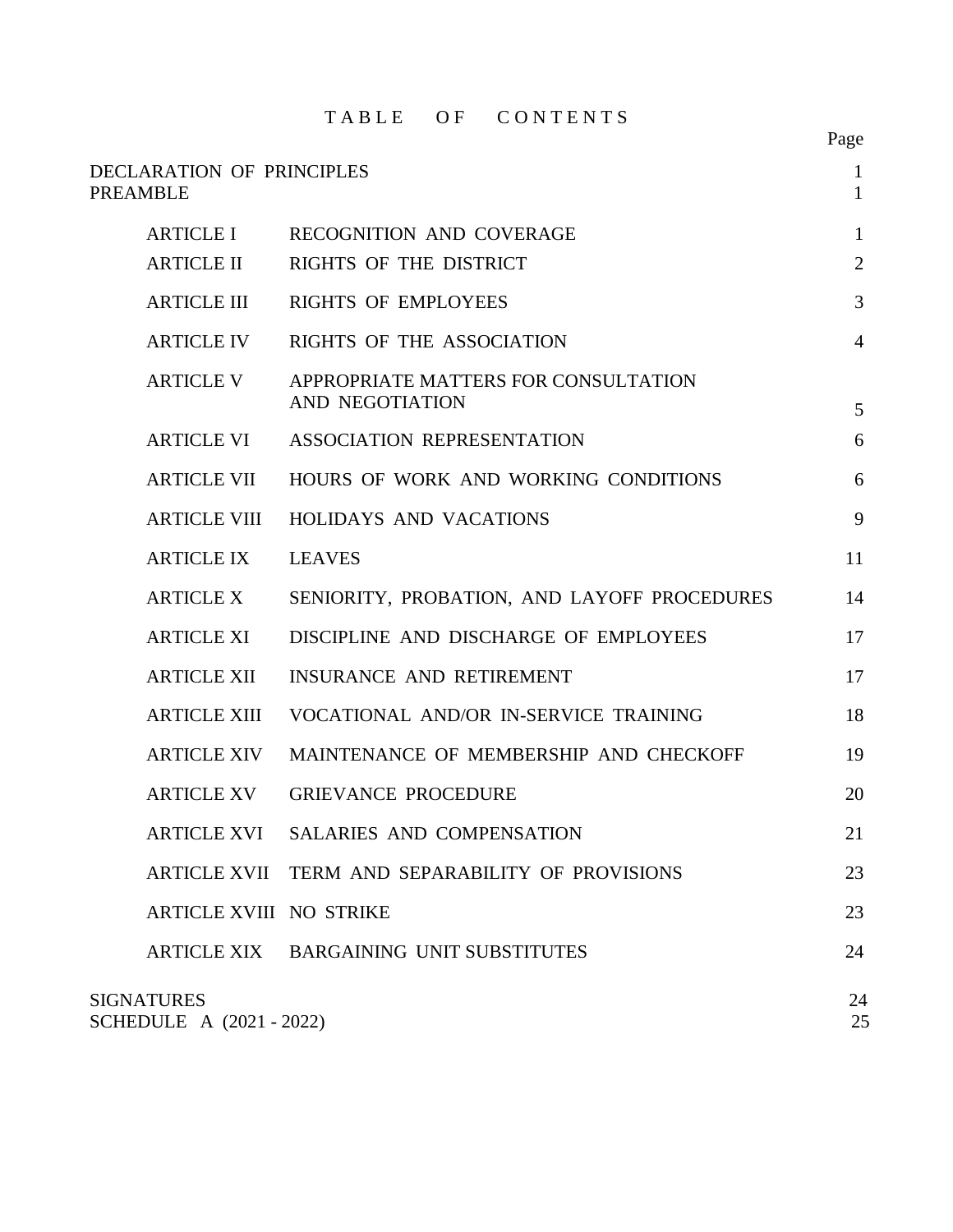| $\mathbf{1}$    | <b>DECLARATION</b><br>OF PRINCIPLES                                                                                                                                                                      |  |  |  |
|-----------------|----------------------------------------------------------------------------------------------------------------------------------------------------------------------------------------------------------|--|--|--|
| $\sqrt{2}$      |                                                                                                                                                                                                          |  |  |  |
| $\mathbf{3}$    | 1. Participation of employees in the formulation and implementation of personnel policies                                                                                                                |  |  |  |
| $\overline{4}$  | affecting them contributes to effective conduct of school business.                                                                                                                                      |  |  |  |
| 5               |                                                                                                                                                                                                          |  |  |  |
| 6               | 2. The efficient administration of the system of public instruction and well-being of employees                                                                                                          |  |  |  |
| $7\phantom{.0}$ | requires that orderly and constructive relationships be maintained between the parties hereto.                                                                                                           |  |  |  |
| 8               | 3. Subject to law and the paramount consideration of service to the public, employee-management                                                                                                          |  |  |  |
| 9<br>$10\,$     | relations should be improved by providing employees an opportunity for greater participation                                                                                                             |  |  |  |
| $11\,$          | in the formulation and implementation of policies and procedures affecting the conditions of                                                                                                             |  |  |  |
| 12              | their employment.                                                                                                                                                                                        |  |  |  |
| 13              |                                                                                                                                                                                                          |  |  |  |
| 14              | 4. Effective employee-management cooperation requires a clear statement of the respective rights                                                                                                         |  |  |  |
| 15              | and obligations of the parties hereto.                                                                                                                                                                   |  |  |  |
| 16              |                                                                                                                                                                                                          |  |  |  |
| 17              | 5. It is the intent and purpose of the parties hereto to promote and improve the efficient                                                                                                               |  |  |  |
| 18              | administration of the District and the well-being of employees within the spirit of the Public                                                                                                           |  |  |  |
| 19              | Employee's Collective Bargaining Act, to establish a basic understanding relative to personnel                                                                                                           |  |  |  |
| 20              | policies, practices and procedures, and to provide means for amicable discussion and                                                                                                                     |  |  |  |
| 21              | adjustment of matters of mutual interest in District Number 401.                                                                                                                                         |  |  |  |
| 22              |                                                                                                                                                                                                          |  |  |  |
| 23              |                                                                                                                                                                                                          |  |  |  |
| 24              |                                                                                                                                                                                                          |  |  |  |
| 25              | <b>PREAMBLE</b>                                                                                                                                                                                          |  |  |  |
| 26              |                                                                                                                                                                                                          |  |  |  |
| 27              | This Agreement is made and entered into between Peninsula School District Number 401                                                                                                                     |  |  |  |
| 28              | (hereinafter "District") and Public School Employees of Peninsula, Maintenance/Grounds/Warehouse                                                                                                         |  |  |  |
| 29              | Unit, an affiliate of Public School Employees of Washington (hereinafter "Association").                                                                                                                 |  |  |  |
| 30              |                                                                                                                                                                                                          |  |  |  |
| 31<br>32        | In accordance with the provisions of the Public Employees Collective Bargaining Act and regulations<br>promulgated pursuant thereto, and in consideration of the mutual covenants contained therein, the |  |  |  |
| 33              | parties agree as follows:                                                                                                                                                                                |  |  |  |
| 34              |                                                                                                                                                                                                          |  |  |  |
| 35              |                                                                                                                                                                                                          |  |  |  |
| 36              |                                                                                                                                                                                                          |  |  |  |
| 37              | ARTICLE<br>$\blacksquare$                                                                                                                                                                                |  |  |  |
| 38              |                                                                                                                                                                                                          |  |  |  |
| 39              | <b>RECOGNITION AND COVERAGE OF AGREEMENT</b>                                                                                                                                                             |  |  |  |
| 40              |                                                                                                                                                                                                          |  |  |  |
| 41              | <b>Section 1.1.</b>                                                                                                                                                                                      |  |  |  |
| 42              | The District hereby recognizes the Association as the exclusive representative of all employees in the                                                                                                   |  |  |  |
| 43              | bargaining unit described in Section 1.3, and the Association recognizes the responsibility of                                                                                                           |  |  |  |
| 44              | representing the interests of all such employees.                                                                                                                                                        |  |  |  |
| 45              |                                                                                                                                                                                                          |  |  |  |
| 46              |                                                                                                                                                                                                          |  |  |  |
| 47              |                                                                                                                                                                                                          |  |  |  |
| 48              |                                                                                                                                                                                                          |  |  |  |
|                 | Collective Bargaining Agreement (2021-2024)<br>September 1, 2021<br>御<br>Peninsula Maintenance/Grounds/Warehouse<br>Page 3 of 27                                                                         |  |  |  |

and Peninsula School District #401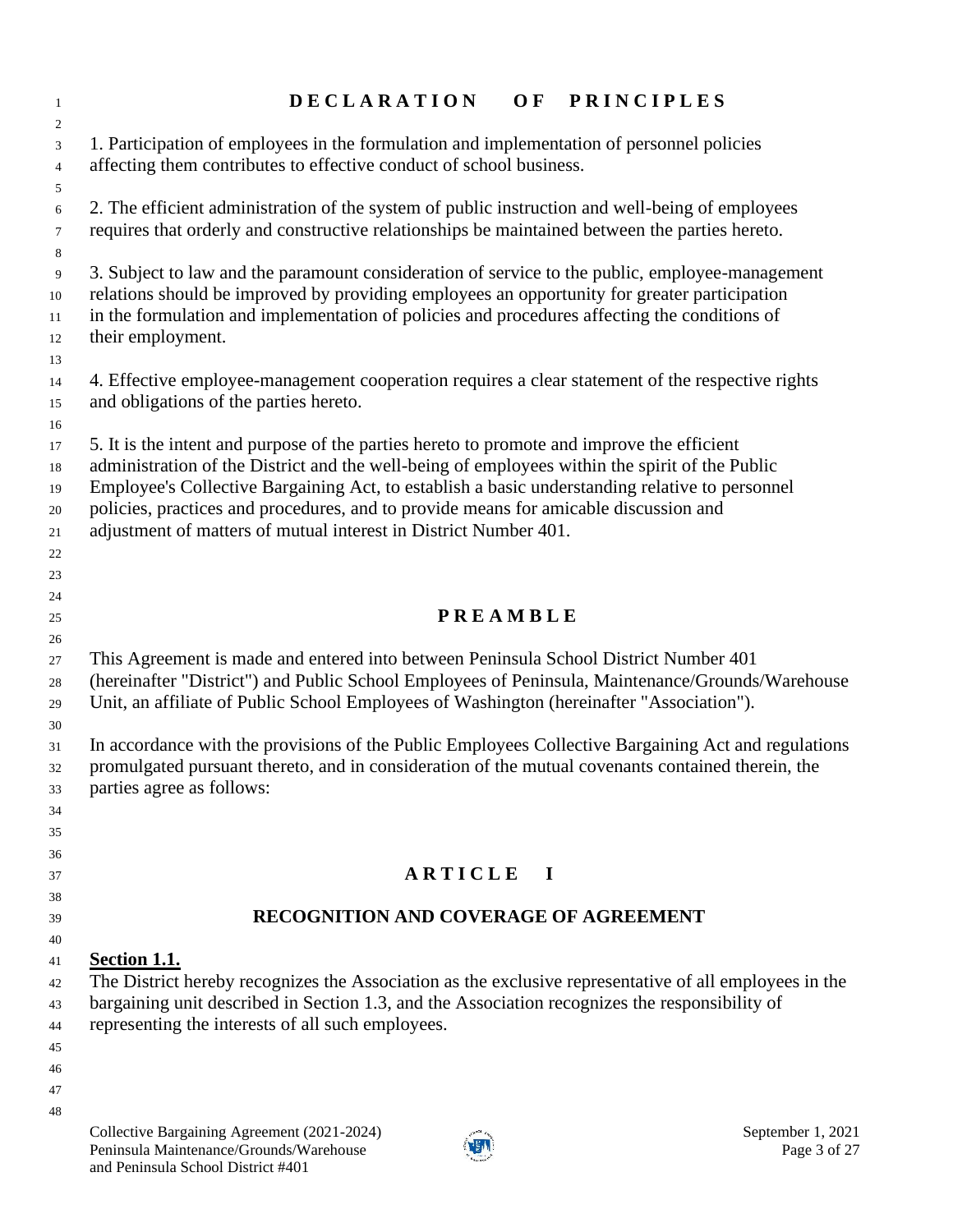# **Section 1.2.**

- Nothing contained herein shall be construed to include in the bargaining unit any person whose duties
- as deputy, administrative assistant, or secretary necessarily imply a confidential relationship to the
- Board of Directors or Superintendent of the District pursuant to RCW 41.46.030 (2).
- 

# **Section 1.3. Bargaining Unit.**

- The bargaining unit to which this Agreement is applicable is as follows: all non-supervisory full-time
- or regular part-time classified employees performing work in the Maintenance/Grounds/Warehouse
- classifications.
- 

 

# **Section 1.4. Bargaining Unit Work/Substitutes.**

 No student, teacher, or community member shall replace any regular employee in any position or newly created position coming under the classification of this Agreement; provided, however, that the employer is not prohibited from utilizing student, staff or community assistance on short-term projects of benefit to the school or community. Regular part-time employees who are employed in a substitute capacity in Maintenance/Grounds or Warehouse positions and are eligible for representation shall be included in the bargaining unit, but only Schedule A and any other numbered section of this Agreement which expressly mentions its application to substitutes shall apply.

# **Section 1.4.1.**

 Short-term projects shall be those projects with a definite starting time and a completion time within one hundred (100) calendar days. The authorization form for volunteer work shall be submitted to the Chapter President or Chapter Officer for review and input prior to the starting date of the project. Prior to approval, and throughout the course of a project, the District will consider the impact of the project on Maintenance/Grounds/Warehouse personnel and duties.

# **Section 1.5. Job Descriptions.**

 Employees have the right to request a copy of their current job description annually. The District will give the Association president courtesy copies of any job descriptions that are changed. Upon request, the District will bargain the impact of modifications to job descriptions upon the wages, hours and working conditions of bargaining unit employees.

# **A R T I C L E I I**

# **RIGHTS OF THE DISTRICT**

# **Section 2.1. Management Rights.**

<sup>40</sup> It is agreed that the customary and usual rights, powers, functions, and authority of management are vested in management officials of the District. Included in these rights in accordance with and subject to applicable laws, regulations, and the provisions of this Agreement, is the right to direct the work force, the right to hire, promote, retain, transfer, and assign employees in positions; the right to suspend, discharge, demote, or take other disciplinary action against employees; and the right to release employees from duties because of lack of work or for other legitimate reasons. The District shall retain the right to maintain efficiency of the District operation by determining the methods, the means, and the personnel by which such operation is conducted.

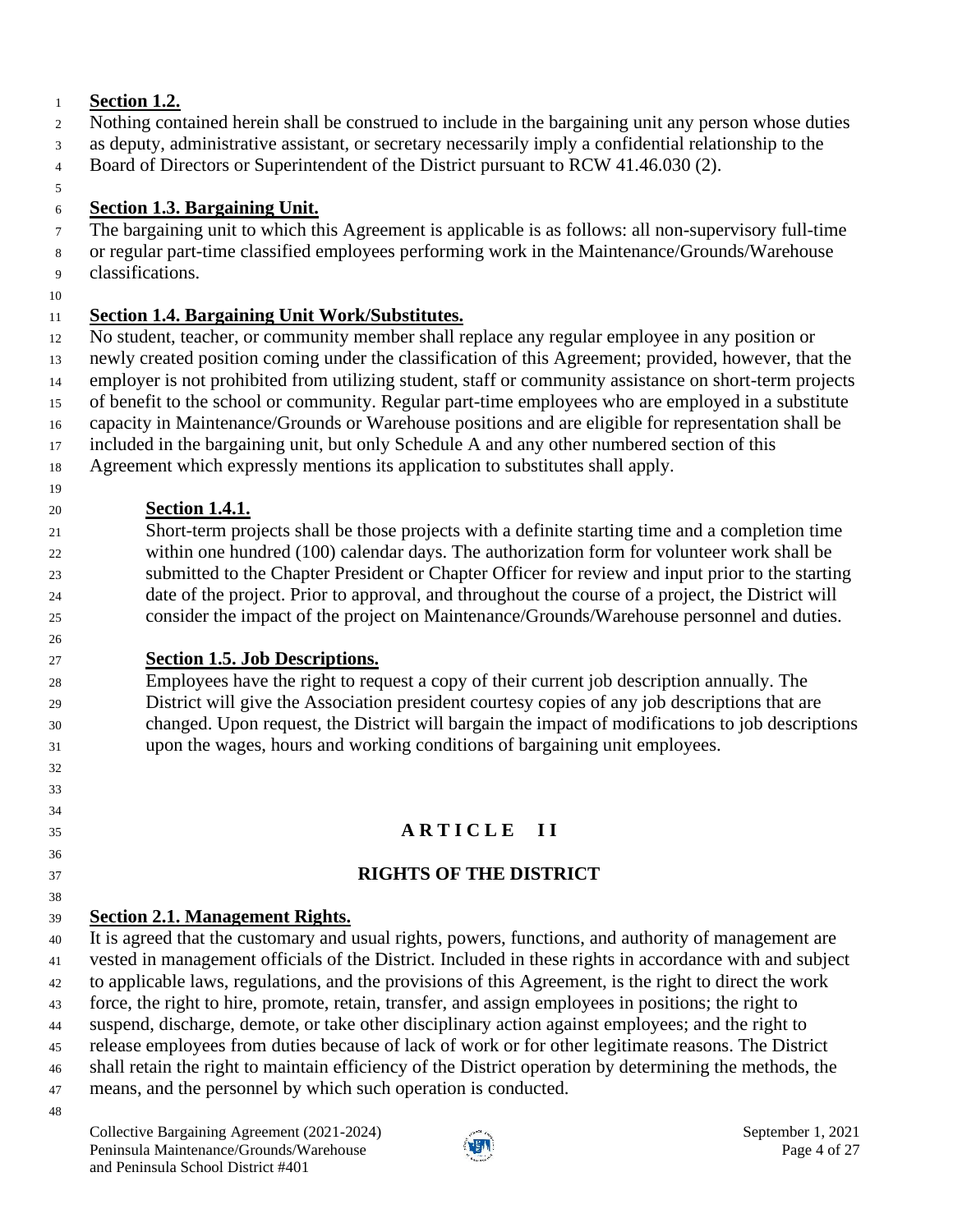### **Section 2.2. Applicability of Agreement.** The management of the District and the direction of the work force is vested exclusively with the District subject to the terms of this Agreement. All matters not specifically and expressly covered by the language of this Agreement shall be administered for its duration by the District in accordance with such policies and procedures as it from time to time may determine. The Board's exercise of this right shall not be a bar and may be challenged in accordance with the Grievance Procedures of this Agreement. **A R T I C L E I I I RIGHTS OF EMPLOYEES Section 3.1. Association Participation.** It is agreed that all employees subject to this Agreement shall have and shall be protected in the exercise of the right, freely and without fear of penalty or reprisal, to join and assist the Association. The freedom of such employees to assist the Association shall be recognized as extending to participation in the management of the Association. The District and/or Association shall take whatever action required or refrain from such action in order to assure employees that no interference, restraint, coercion, or discrimination is allowed within the District and/or Association to encourage or discourage membership in any employee organization. **Section 3.2.** Each employee shall have the right to bring matters of personal concern to the attention of appropriate Association representatives and/or appropriate officials of the District. **Section 3.3. Association Representation.** Employees of the unit subject to this Agreement have the right to have Association representatives or other persons present at discussions between themselves and supervisors or other representatives of the District as hereinafter provided. **Section 3.4. Discrimination.** Neither the District, nor the Association, shall unlawfully discriminate against any employee subject to this Agreement on the basis of race, creed, color, sex, sexual orientation, religion, age, marital status or disability. **Section 3.5. Delegation to Association.** Each employee reserves and retains the right to delegate any right or duty contained in this Agreement, exclusive of compensation for services rendered, to appropriate officials of the Association. **Section 3.6. Personnel Files.** An employee shall have the right, upon reasonable notice, to inspect the contents of his/her personnel file. Inspection shall be in the presence of a District representative. File materials may be reproduced for the employee as promptly as is feasible upon request. An Association representative may, at the employee's request, be present during the review of said employee's file.

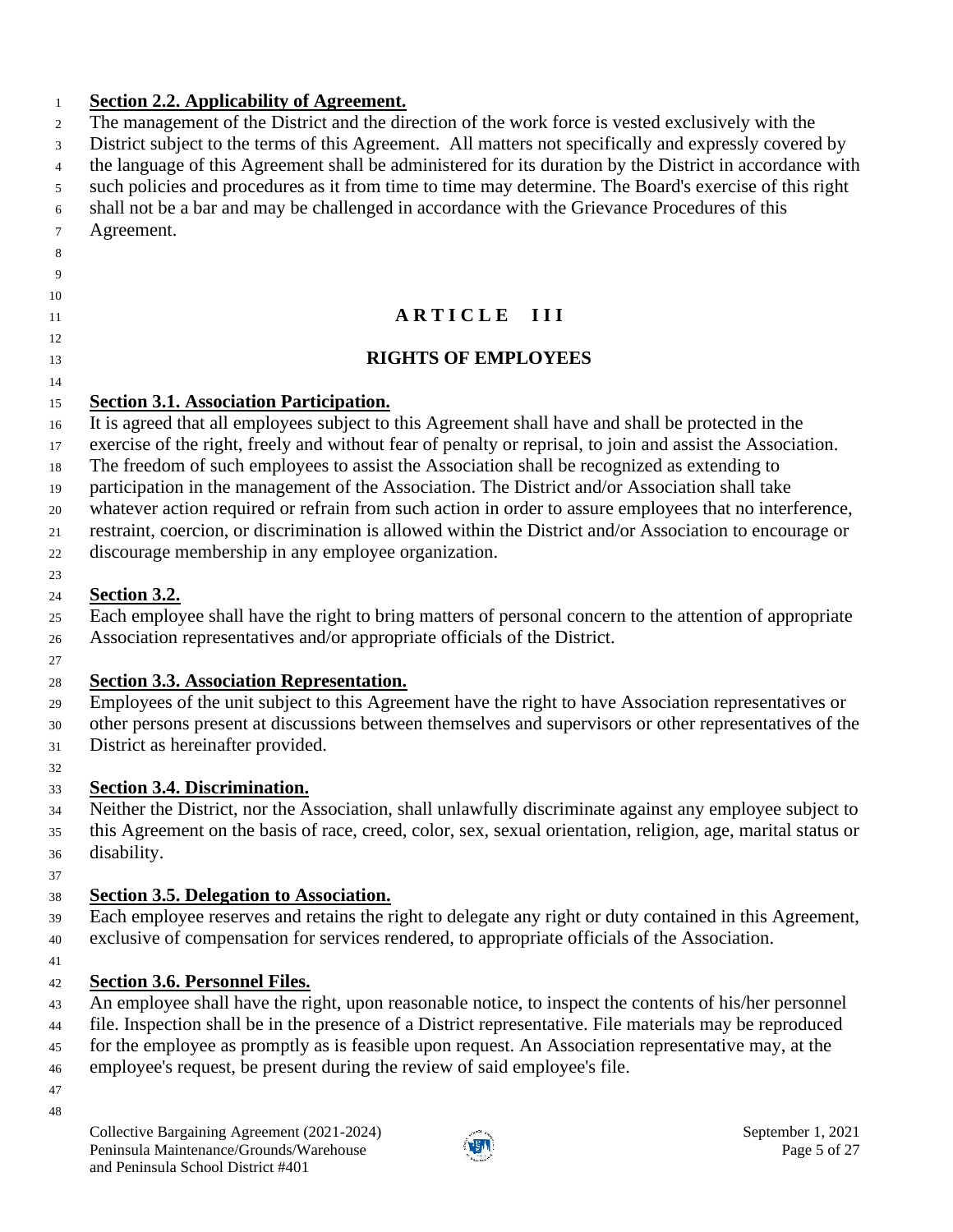| 1              | <b>Section 3.6.1.</b>                                                                                                                                                                         |
|----------------|-----------------------------------------------------------------------------------------------------------------------------------------------------------------------------------------------|
| $\overline{c}$ | No materials derogatory of the employee's conduct, service, character or personality shall be                                                                                                 |
| 3              | placed in the personnel file unless the employee has had the opportunity to read and respond to                                                                                               |
| 4              | them. The employee shall be given a copy of the materials and shall have the right to his/her<br>own version of the incident or statement and have his/her statement attached to the original |
| 5              | $document(s)$ .                                                                                                                                                                               |
| 6              |                                                                                                                                                                                               |
| 7<br>8         |                                                                                                                                                                                               |
| 9              |                                                                                                                                                                                               |
| 10             | ARTICLE IV                                                                                                                                                                                    |
| 11             |                                                                                                                                                                                               |
| 12             | <b>RIGHTS OF THE ASSOCIATION</b>                                                                                                                                                              |
| 13             |                                                                                                                                                                                               |
| 14             | <b>Section 4.1.</b>                                                                                                                                                                           |
| 15             | The Association has the right and responsibility to represent the interests of all employees in the unit;                                                                                     |
| 16             | to present its views to the District on matters of concern, either orally or in writing; to consult or to be                                                                                  |
| 17             | consulted with respect to the formulation, development, and implementation of industrial relations                                                                                            |
| 18             | matters and practices which are within the authority of the District; and to enter collective negotiations                                                                                    |
| 19             | with the object of reaching an agreement applicable to all employees within the unit.                                                                                                         |
| 20             |                                                                                                                                                                                               |
| 21             | <b>Section 4.2.</b>                                                                                                                                                                           |
| 22             | The names, positions, rates of pay and job titles of employees subject to this Agreement will be                                                                                              |
| 23             | provided, upon request, to the President of the Association. The Human Resources Department, as part                                                                                          |
| 24             | of the general orientation of each new employee within the unit subject to this Agreement, shall provide                                                                                      |
| 25             | such employee with a copy of this Agreement to be furnished to the District by the Association.                                                                                               |
| 26             |                                                                                                                                                                                               |
| 27             | <b>Section 4.3.</b>                                                                                                                                                                           |
| 28             | The Association reserves and retains the right to delegate any right or duty contained herein to                                                                                              |
| 29             | appropriate officials of the Public School Employees of Washington-SEIU Local 1948.                                                                                                           |
| 30             |                                                                                                                                                                                               |
| 31             | <b>Section 4.4. Release Time for Association Business.</b><br>The President of the Association and/or his/her designated representatives will be provided time off                            |
| 32             | without loss of pay to a maximum of three (3) days per year to attend regional or state meetings. In                                                                                          |
| 33<br>34       | the event an employee is elected to the P.S.E. State Board, such individual shall have up to six (6) days                                                                                     |
| 35             | without loss of pay to serve in that capacity. The Association shall reimburse the District for the cost                                                                                      |
| 36             | of required substitutes.                                                                                                                                                                      |
| 37             |                                                                                                                                                                                               |
| 38             | <b>Section 4.5. Employee Information.</b>                                                                                                                                                     |
| 39             | Upon request and at a time mutually agreed upon by the parties, the District shall provide the Public                                                                                         |
| 40             | School Employees of Washington with information regarding each employee in the bargaining unit.                                                                                               |
| 41             |                                                                                                                                                                                               |
| 42             | <b>Section 4.6. Bulletin Boards.</b>                                                                                                                                                          |
| 43             | The District shall provide bulletin board space for the use of the Association. The bulletins posted by                                                                                       |
| 44             | the Association are the responsibility of the officials of the Association. Each bulletin shall be signed                                                                                     |
| 45             | by the Association official responsible for its posting. Unsigned notices or bulletins may not be                                                                                             |
| 46             | posted. There shall be no other distribution or posting by employees or the Association of pamphlets,                                                                                         |
| 47             | advertising, political matters, notices of any kind, or literature on District property, other than herein                                                                                    |
| 48             | provided.                                                                                                                                                                                     |
|                | Collective Bargaining Agreement (2021-2024)<br>September 1, 2021                                                                                                                              |
|                | Peninsula Maintenance/Grounds/Warehouse<br>Page 6 of 27<br>and Peninsula School District #401                                                                                                 |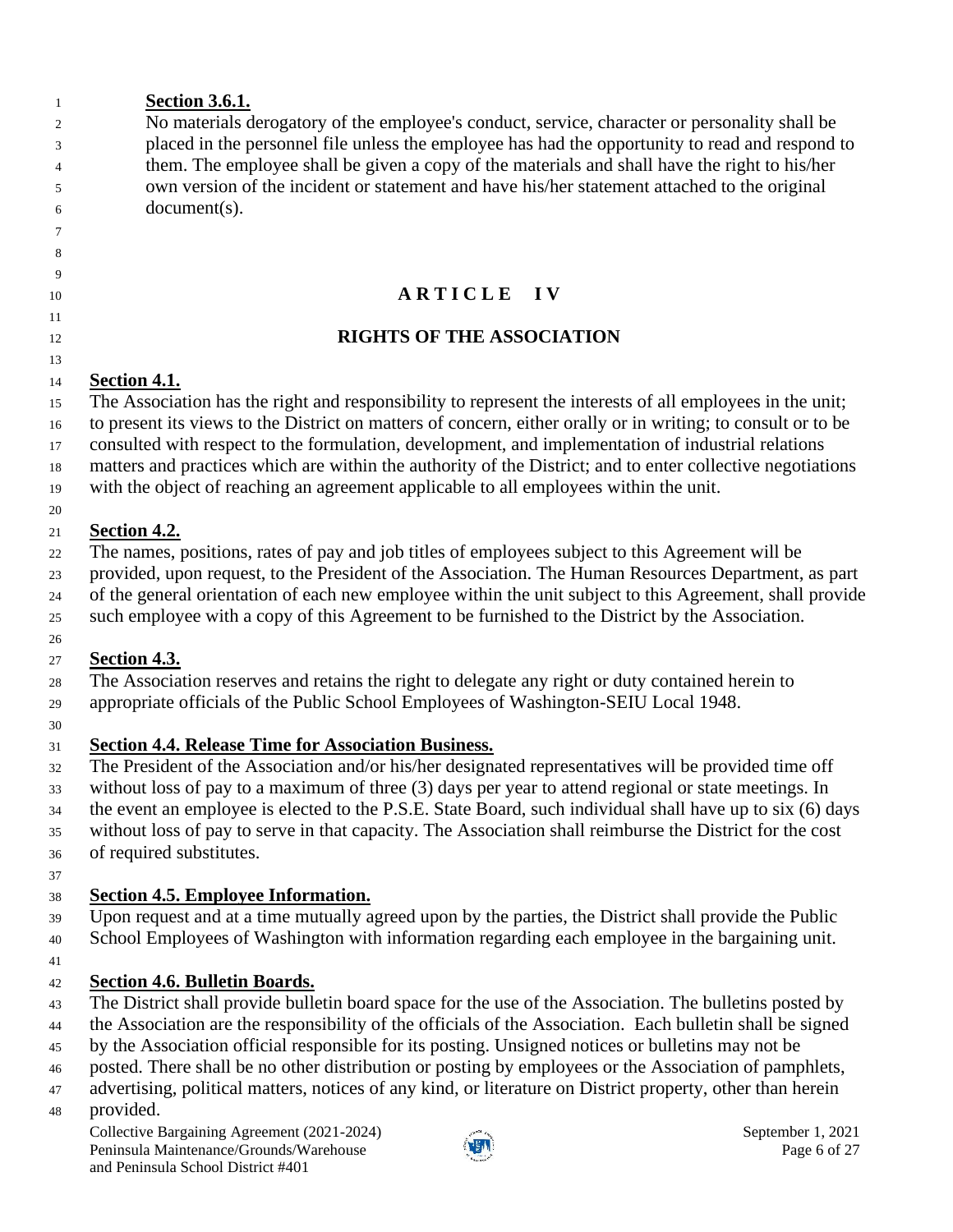# **Section 4.6.1.**

 The responsibility of the prompt removal of notices from the bulletin boards after they have served their purpose shall rest with the individual who posted such notices.

# **Section 4.7. Representation Rights.**

 The District shall notify the employee in writing or verbally of the right to obtain Union representation when grievances are received or disciplinary actions are issued. The Association is entitled to have an observer at hearings conducted by any District official or body arising out of grievance and to make known the Association's views concerning the case. The District must inform the employee in advance of any meeting or hearing which could result in disciplinary action that the employee is requested or required to attend so that the employee has the reasonable opportunity to obtain union representation if desired. 

# **Section 4.8.**

The parties recognize that the Association may request a meeting with the Superintendent at any time.

## **Section 4.9.**

 The District will provide the Association reasonable access to new employees of the bargaining unit for the purposes of presenting information about their exclusive bargaining representative to the new employee. The presentation may occur during a new employee orientation provided by the District, or at another time mutually agreed to by the District and the Association. No employee may be mandated to attend the meetings or presentations by the Association. "Reasonable access" for the purposes of this section means: (a) the access to the new employee occurs within ninety (90) days of the employee's start date within the bargaining unit; (b) The access is for no less than thirty (30) minutes; and (c) The access occurs during the new employee's regular work hours at the employee's regular worksite, or at a location mutually agreed to by the District and Association. Bargaining unit employees asked to provide the orientation by the Association must do so outside of their normal working hours.

 

 

# **A R T I C L E V**

# **APPROPRIATE MATTERS FOR CONSULTATION AND NEGOTIATION**

 **Section 5.1.**

 It is agreed and understood that matters appropriate for consultation and negotiation between the District and the Association are grievance procedures, wages, hours and working conditions and related matters as provided by law.

# **A R T I C L E V I**

# **ASSOCIATION REPRESENTATION**

# **Section 6.1. Conference Committee.**

Collective Bargaining Agreement (2021-2024) September 1, 2021 Peninsula Maintenance/Grounds/Warehouse Page 7 of 27 and Peninsula School District #401 The Association will designate a Conference Committee of three (3) members who will meet with the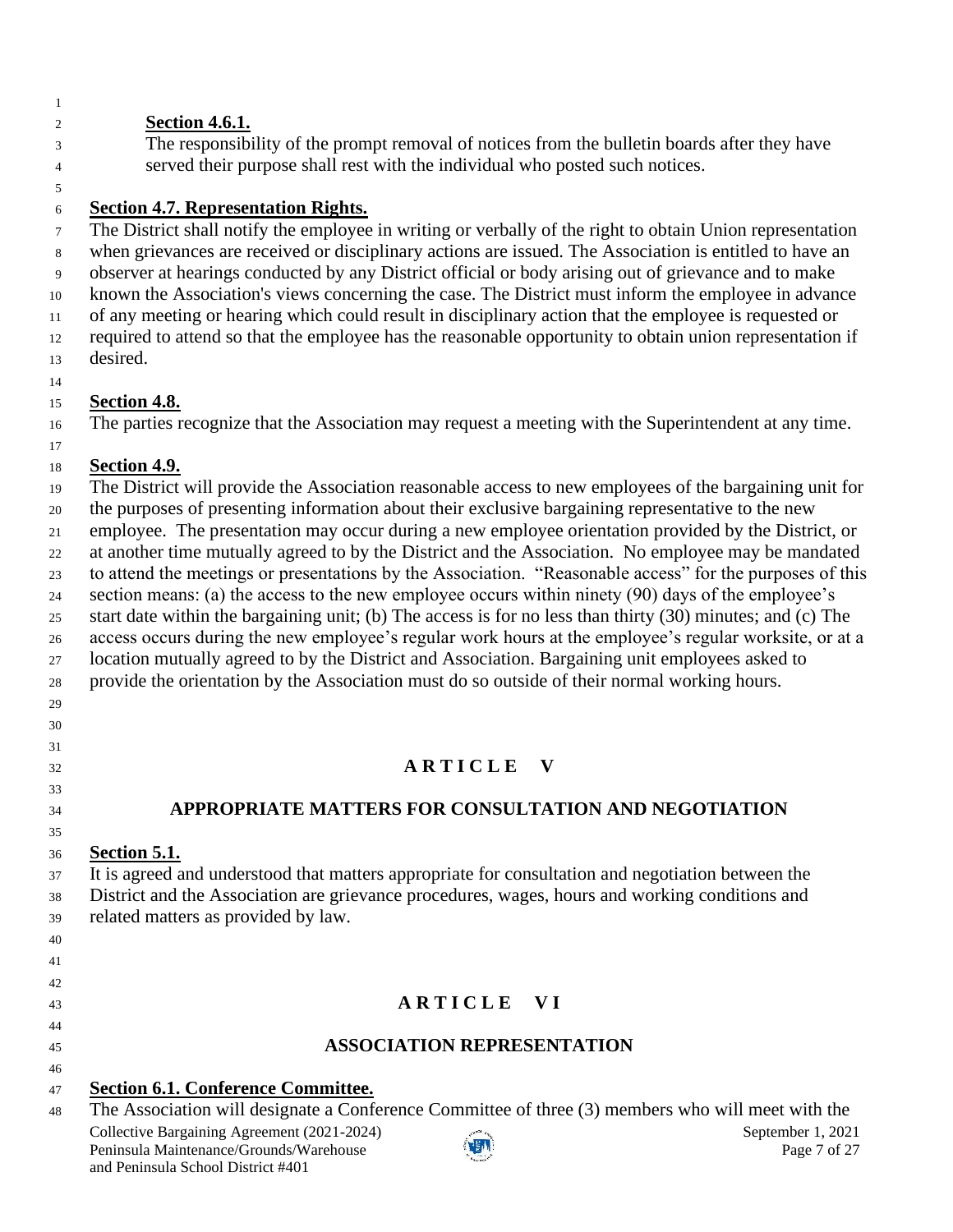- Superintendent of the District and/or his/her designated representatives on a mutually agreeable regular
- basis, but not less than twice a quarter, to discuss appropriate matters, including such issues as the
- safety of working conditions and the work place.
- 

# **Section 6.2.**

- The Association representatives pursuant to Section 6.1 shall represent the Association and employees
- in meeting with officials of the District to discuss appropriate matters of mutual interest. They may
- receive and investigate to conclusion complaints or grievances of employees and thereafter advise
- employees of rights and procedures outlined in this Agreement and applicable regulations or directives for resolving the grievances or complaints. They may not, however, continue to advise the employee
- on courses of action after the employee has indicated that he/she does not desire to pursue the matter to
- conclusion. They may consult with the District on complaints without a grievance being made by an
- individual employee.
- 

# **Section 6.3. Release Time for District Meetings.**

 Time during working hours will be allowed Association representatives for attendance at meetings with the District. Time may also be allowed for representatives to discuss with the employees

grievances and appropriate matters directly related to work situations in their area or craft. Association

representatives will guard against the use of excess time in the handling of such matters. If mutually

 scheduled for times which occur during work hours, employees will not lose pay during negotiations sessions.

- -

# 

### **A R T I C L E V I I**

# **HOURS OF WORK AND WORKING CONDITIONS**

# **Section 7.1. Workweek.**

 The workweek shall consist of five (5) consecutive days, Monday through Friday, followed by two (2) consecutive days of rest, Saturday and Sunday. This section may be reopened at the request of either party if the District changes to an alternating or year-round school year. If an employee requests in writing, with a copy to the District and the Union, and the District agrees, the employee may work any five (5) consecutive days, followed by two (2) consecutive days of rest.

# **Section 7.2. Change of Workweek.**

 Each employee shall be assigned to a definite and regular shift and workweek, which shall not be changed without prior notice to the employee of two (2) calendar weeks, except in an emergency situation where reasonable prior notice will be attempted.

# **Section 7.3. Shift Differential Pay.**

The hours after 4:00 p.m. up to 8:00 a.m. shall be recognized as the night shift. Compensation of five

- percent (5%) per hour above scale shall apply to these hours, except regular daytime employees who
- work an eight (8) hour shift between the hours of 6:00 a.m. and 6:00 p.m. shall be known as day shift.
- Shift differential pay will not apply to day shift overtime hours.
- 

# **Section 7.4. Shift/Rest Periods.**

A normal shift shall consist of eight and one-half (8½) hours including a thirty (30) minute

Collective Bargaining Agreement (2021-2024) September 1, 2021 Peninsula Maintenance/Grounds/Warehouse Page 8 of 27 and Peninsula School District #401

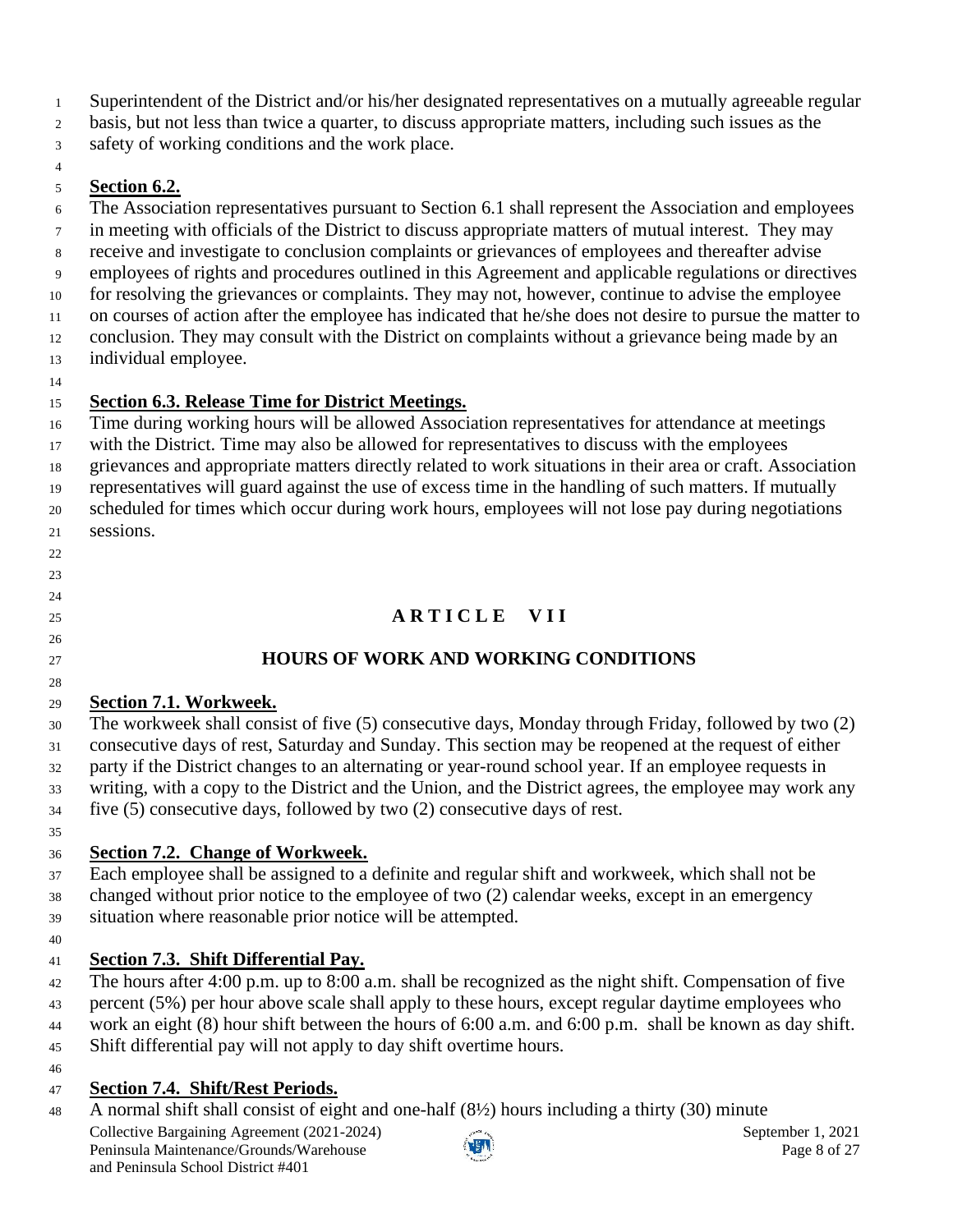uninterrupted unpaid lunch period as near the middle of the shift as is practicable and also including an

appropriate first half and appropriate second half rest period both of which rest periods shall occur as

- near the middle of the half shift as is practicable.
- 

# **Section 7.4.1. Short Shifts.**

 In the event an employee is assigned to a shift less than the normal work shift previously defined in this Article, the employee shall be given a fifteen (15) minute rest period for each four (4) hours of work.

# **Section 7.4.2. Worked Lunch Period.**

- Employees required to work through their regular lunch periods will be given time to eat at a time agreed upon by the employee and supervisor. In the event the District requires an employee to forego a lunch period and the employee works the entire shift, including the lunch period, the employee shall be compensated for the foregone lunch period at overtime rates.
- 

# **Section 7.5. Alternate Workweek.**

- With prior approval and when within District operational needs, an employee may work a four (4) day per week, ten (10) hours per day schedule in lieu of the normal schedule. The 4 x 10 schedule shall be from Monday through Thursday or Tuesday through Friday. Those employees who choose to work the 4 x 10 schedule shall be exempt from the terms of Section 7.9.1 and shall only receive overtime for hours in excess of forty (40) in one week.
- 

# **Section 7.6. Foreman Replacement.**

- In the event that a Foreman is absent for more than two (2) consecutive work days, then an employee in that classification shall assume the duties of the Foreman and be paid at the base Foreman rate that provides an increase for all hours worked during the absence. Section 10.7 (seniority rights) shall apply to the selection of the employee for this duty.
- 

# **Section 7.7. Student Supervision.**

 No bargaining unit employee shall be required to supervise detention students as part of his/her regular work assignment.

# **Section 7.8. Unusual School Closure.**

Employees in the bargaining unit are expected to report to work during school closures which result

from inclement weather, plant in-operation or the like. Normal compensation shall be paid unless

- notification by the District that employees in this bargaining unit shall not report is received prior to
- the time an employee leaves home. Notification of district-wide closures, including the
- maintenance/grounds or warehouse department, shall be by School Messenger. If conditions exist
- making outside work unsafe, employees shall report to their supervisor for an alternative work location.
- 

# **Section 7.9. Overtime Provisions.**

- Overtime assignments shall be distributed in accordance with the seniority provisions as hereinafter
- provided. In the assignment of overtime, the District agrees to provide the employee with as much
- advance notice as practicable in the circumstances. Normally, employees designated to work overtime
- on days outside their regular workweek will be advised of the possibility no later than twenty-four (24)
- hours prior to the end of the last shift before the overtime commences.
- 

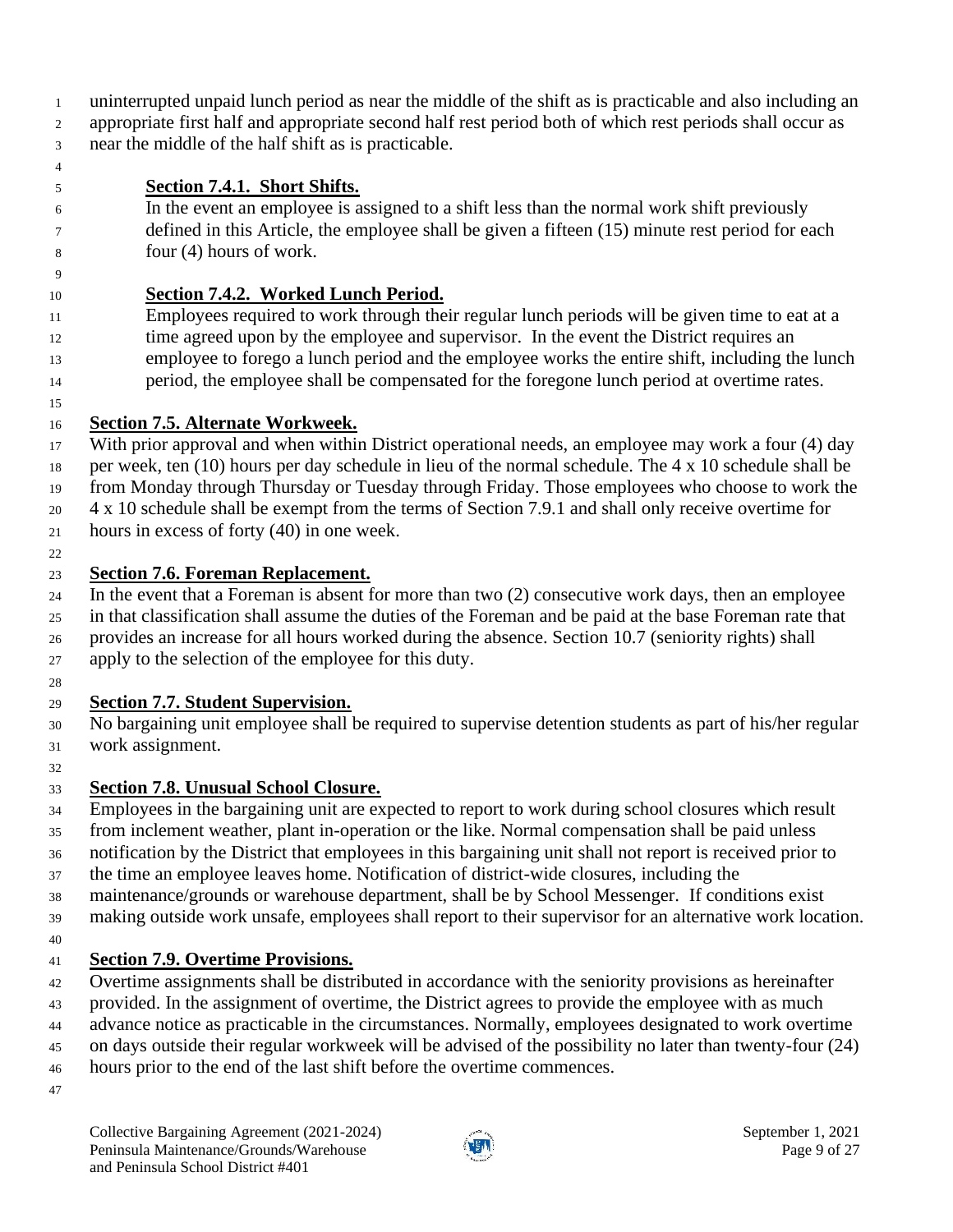## **Section 7.9.1. Overtime Pay.**

 All hours worked in excess of forty (40) in one week shall be compensated at the rate of one and one-half (1½) times the employee's base hourly rate of pay. All hours worked on a 4 Saturday shall be compensated at the rate of one and one-half  $(1\frac{1}{2})$  times the employee's base rate of pay. All hours worked on Sunday will be compensated at the rate of two (2) times the employee's base hourly rate of pay.

### **Section 7.9.2. Compensatory Time.**

 With prior approval and not as a precondition to the acceptance of overtime, compensatory 10 time at the rate of one and one-half  $(1\frac{1}{2})$  hours for one (1) hour of overtime work may be accepted in lieu of overtime pay. Use of compensatory time shall be mutually scheduled and 12 be utilized within the appropriate pay period. Accrued compensatory time which is unused by May 1st of each year must be scheduled or paid at the appropriate rate by May 31st.

### **Section 7.9.3. Call Back Pay.**

 Employees called back on a regular workday, or called on the sixth (6th) or seventh (7th) consecutive workday, shall receive no less than two (2) hours (at the appropriate rate) per occurrence, if there is more than one (1) hour between occurrences.

## **Section 7.9.4. Beeper Duty.**

 If an employee is assigned beeper duty on any day, such employee shall be paid two hours at his or her appropriate rate of pay. The travel and time on any call-backs shall be paid as per Section 7.9.3., above, in addition to the two hours pay for beeper duty. Assignment of beeper duty on a day already worked shall be considered within the regular duties of the foreman position and will not be paid, unless an actual call-back situation occurs.

### **Section 7.9.4.1. Designation of Weekend Beeper Duty.**

 Beeper duty, when assigned, shall be assigned from a rotating roster. Eligibility for the roster shall be from those employees who have no unscheduled time off during the previous five (5) workdays, who have no unpaid time off during the previous thirty (30) days, and have at least six (6) months seniority. Eligibility for the roster for those employees with less than six months of seniority is upon the approval of the Facilities Director and the concurrence of the union president. Employees who express interest in being selected for beeper duty shall make their intent known to the supervisor.

**Section 7.9.4.2.**

 Beeper duty shall start at 12:01 a.m. of the first day of the beeper duty and will continue until the normal working hours of the next working day. For example, the first day of beeper duty is when an employee begins beeper duty on Saturday morning at 12:01 a.m. and ends beeper duty for that day at 12:00 a.m. The second day of beeper duty is when an employee begins beeper duty at 12:01 a.m. on Sunday and ends at the normal working hours on Monday. With approval of the supervisor, an employee may use his or her personal vehicle to respond to a beeper call. Employees will be reimbursed for mileage in this section at the District-approved mileage rate.

### **Section 7.10. Supervisor Approval.**

An employee may not adjust his/her workday schedule without prior approval of the District

# supervisor.

Collective Bargaining Agreement (2021-2024) September 1, 2021 Peninsula Maintenance/Grounds/Warehouse Page 10 of 27 and Peninsula School District #401

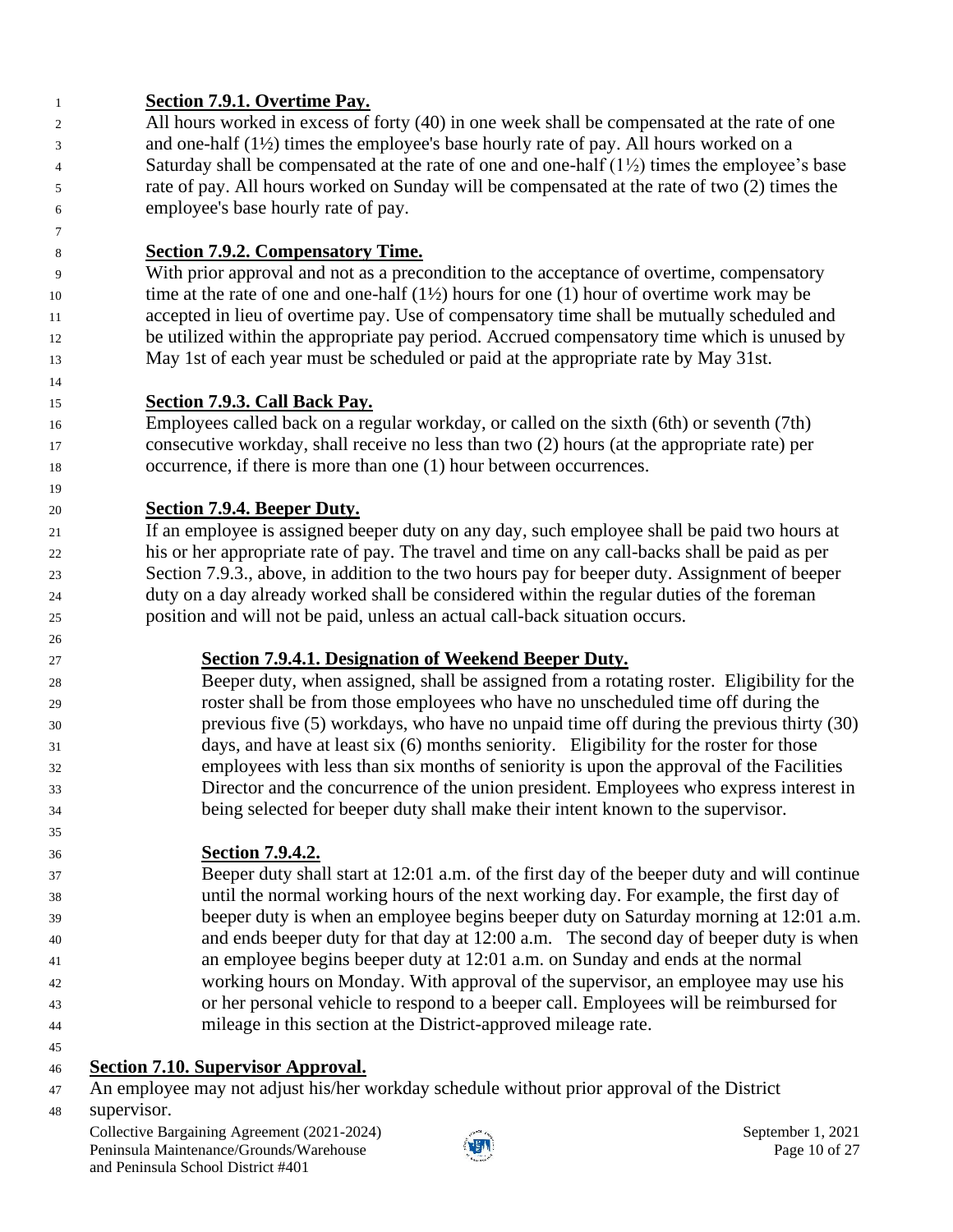| <b>Section 7.11. Driving Records.</b>                                                                  |                                                                                                              |  |  |  |
|--------------------------------------------------------------------------------------------------------|--------------------------------------------------------------------------------------------------------------|--|--|--|
| Department of Licensing (or other similar agency from other states) every two years. Such records      | Employees who drive District vehicles shall provide a current abstract of their driving record from the      |  |  |  |
| shall be maintained in personnel files and shall not be released to third parties without employee     |                                                                                                              |  |  |  |
|                                                                                                        | consent. Any discipline or discharge action taken because of this information shall comply with the          |  |  |  |
|                                                                                                        | just cause principles of Article XI. The District shall pay the cost of obtaining the abstract and shall, if |  |  |  |
| possible, be the requestor of the abstract.                                                            |                                                                                                              |  |  |  |
|                                                                                                        |                                                                                                              |  |  |  |
| <b>Section 7.12.</b>                                                                                   |                                                                                                              |  |  |  |
| It is the policy of the District that no employee shall unlawfully manufacture, distribute, dispense,  |                                                                                                              |  |  |  |
|                                                                                                        | possess, use on or in the workplace, including district vehicles, or to arrive at work under the influence   |  |  |  |
|                                                                                                        | of alcohol or any narcotic drug, hallucinogenic drug, amphetamine, barbiturate, marijuana or any other       |  |  |  |
| unlawful controlled substance.                                                                         |                                                                                                              |  |  |  |
|                                                                                                        |                                                                                                              |  |  |  |
|                                                                                                        | All employees will be subject to drug and alcohol testing based on reasonable suspicion. Employees           |  |  |  |
| who have been in an accident involving a district vehicle that involves personal injury or damage to a |                                                                                                              |  |  |  |
| vehicle beyond \$250.00 will be subject to mandatory post-accident drug and alcohol testing.           |                                                                                                              |  |  |  |
|                                                                                                        |                                                                                                              |  |  |  |
| Any violation of this section shall be subject to just cause discipline under Section 11.1 of this     |                                                                                                              |  |  |  |
| Agreement.                                                                                             |                                                                                                              |  |  |  |
|                                                                                                        |                                                                                                              |  |  |  |
| <b>Section 7.13.</b>                                                                                   |                                                                                                              |  |  |  |
| Employees shall inform the District of any restrictions or suspensions of driving privileges or an     |                                                                                                              |  |  |  |
| employee's state-issued driver's license.                                                              |                                                                                                              |  |  |  |
|                                                                                                        |                                                                                                              |  |  |  |
|                                                                                                        |                                                                                                              |  |  |  |
|                                                                                                        | ARTICLE VIII                                                                                                 |  |  |  |
|                                                                                                        |                                                                                                              |  |  |  |
|                                                                                                        | <b>HOLIDAYS AND VACATIONS</b>                                                                                |  |  |  |
|                                                                                                        |                                                                                                              |  |  |  |
| <b>Section 8.1. Holidays.</b>                                                                          |                                                                                                              |  |  |  |
| All employees shall receive the following paid holidays:                                               |                                                                                                              |  |  |  |
| 1. New Year's Day                                                                                      | 7. Veterans' Day                                                                                             |  |  |  |
| 2. Martin Luther King, Jr. Day                                                                         | 8. Thanksgiving Day                                                                                          |  |  |  |
| 3. Presidents' Day                                                                                     | 9. Day after Thanksgiving                                                                                    |  |  |  |
| 4. Memorial Day                                                                                        | 10. Day before or after Christmas*                                                                           |  |  |  |
| 5. Independence Day*                                                                                   | 11. Christmas Day                                                                                            |  |  |  |
| 6. Labor Day                                                                                           | 12. Day before or after New Year's Day*                                                                      |  |  |  |
|                                                                                                        |                                                                                                              |  |  |  |
| *Twelve month employees only.                                                                          |                                                                                                              |  |  |  |
|                                                                                                        |                                                                                                              |  |  |  |
| <b>Section 8.1.1. Holidays.</b>                                                                        |                                                                                                              |  |  |  |
|                                                                                                        | Any holidays proclaimed by the federal or state government, including any of the present                     |  |  |  |
|                                                                                                        | holidays that may be granted on the Monday following the holiday and proclaimed to be a                      |  |  |  |
| Collective Bargaining Agreement (2021-2024)                                                            | September 1, 2021                                                                                            |  |  |  |

Peninsula Maintenance/Grounds/Warehouse Page 11 of 27 and Peninsula School District #401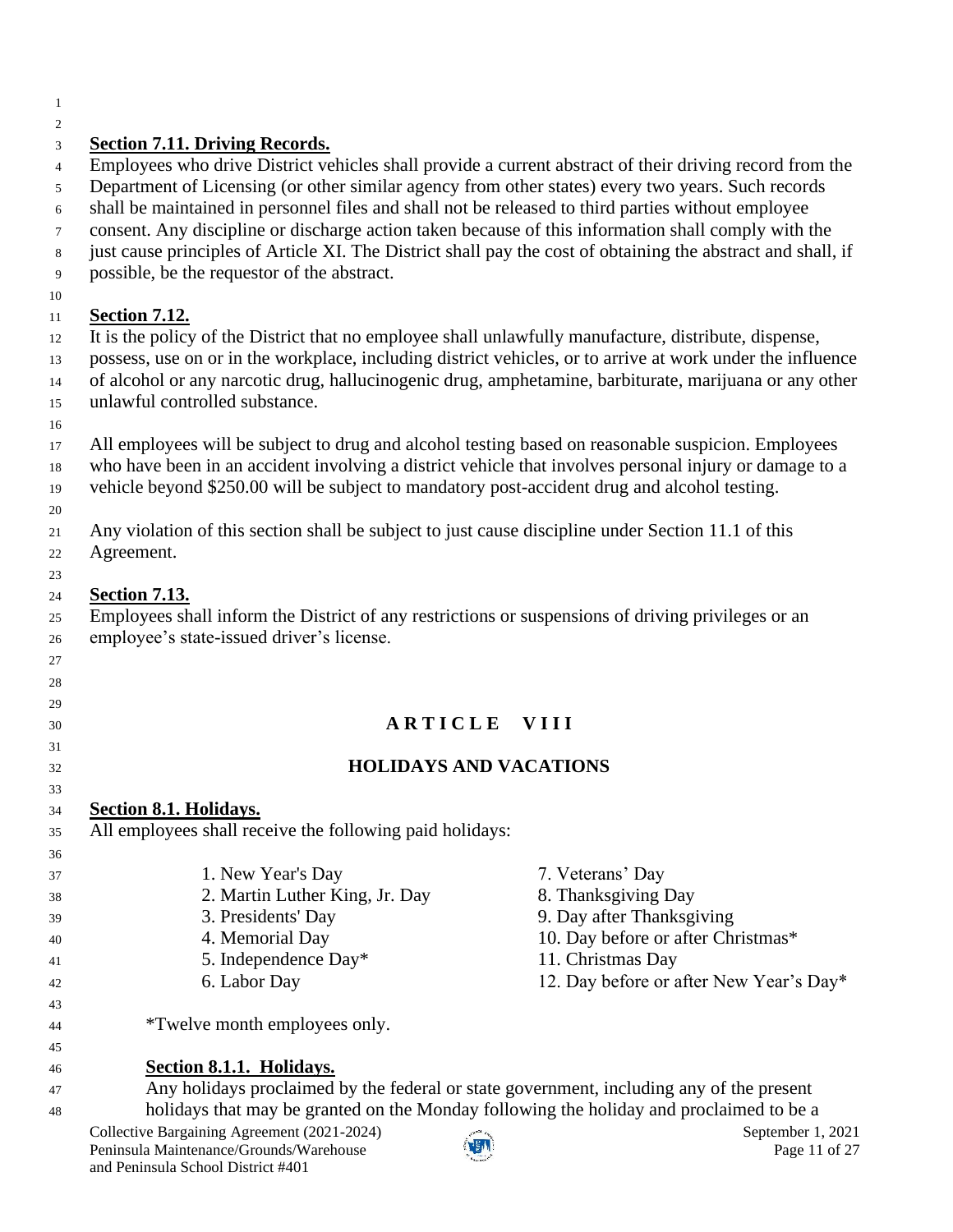school holiday by the Superintendent of Public Instruction, shall be considered a paid holiday.

## **Section 8.1.2. Unworked Holidays.**

 Eligible employees shall receive pay equal to their normal work shift at their base rate in effect at the time the holiday occurs. An employee who is on the active payroll on the holiday and has worked either his/her last scheduled shift preceding the holiday and is not on leave of absence, or is on an approved paid leave, shall be eligible for pay for such unworked holiday.

## **Section 8.1.3. Worked Holidays.**

 Employees who are required to work on Independence Day, Christmas or Thanksgiving shall receive the pay due them for the holiday, plus twice their base rate for all hours worked on such holidays. Employee who are required to work on the other above described holidays shall receive the pay due them for the holiday, plus twice their base rate for all hours worked on such holidays, unless the employee starts to work at 6:00 p.m.

### **Section 8.2. Vacations.**

 $\mathfrak{D}$ 

 The vacation credit to which twelve (12) month employees shall be entitled shall be computed in accordance with the following: an employee with one (1) year of service shall earn twelve (12) days paid vacation credit. An employee shall earn one (1) additional day of vacation credit for each year of service after the first year up to twenty-two (22) days. For every regular workday from which an employee is absent on vacation, sick leave, bereavement leave, emergency leave or judicial leave, the hours of the employee's normal work shift shall be credited as if worked. Less than twelve (12) month employees shall be entitled to a prorated share of vacation based upon the ratio of days worked to two hundred sixty (260). Less than twelve (12) month employees working in the capacity of substitutes are not entitled to vacation. Employees who accumulate vacation are eligible to use his/her vacation credit after reaching his/her first anniversary date.

**Section 8.2.1.**

 Employees called back from vacation shall be compensated at two (2) times their regular rate for all hours worked.

### **Section 8.2.2.**

 Employees who terminate employment and give at least two (2) weeks written notice, shall receive payment for unused accrued vacation credit with their final paycheck up to the maximum allowed without creating excess compensation under state law.

# **Section 8.2.3.**

 Vacation may be accumulated up to thirty (30) days. In the event that an employee is denied vacation or is unable to take a requested vacation due to District needs, the employee shall be paid for such vacation on the next available pay warrant if it would result in an accrual of over thirty days of vacation. Each year, employees accruing twenty (20) vacation days or less shall be eligible to sell back up to ten (10) vacation days at the rate of one day of pay at the employee's current wage rate for one day of vacation. Written notice of an intent to sell back such vacation must be received by July 31, and will be processed for payment in the August payroll.

### **Section 8.2.4.**

Vacations shall be scheduled with the approval of the Facilities Director.

Collective Bargaining Agreement (2021-2024) September 1, 2021 Peninsula Maintenance/Grounds/Warehouse Page 12 of 27 and Peninsula School District #401

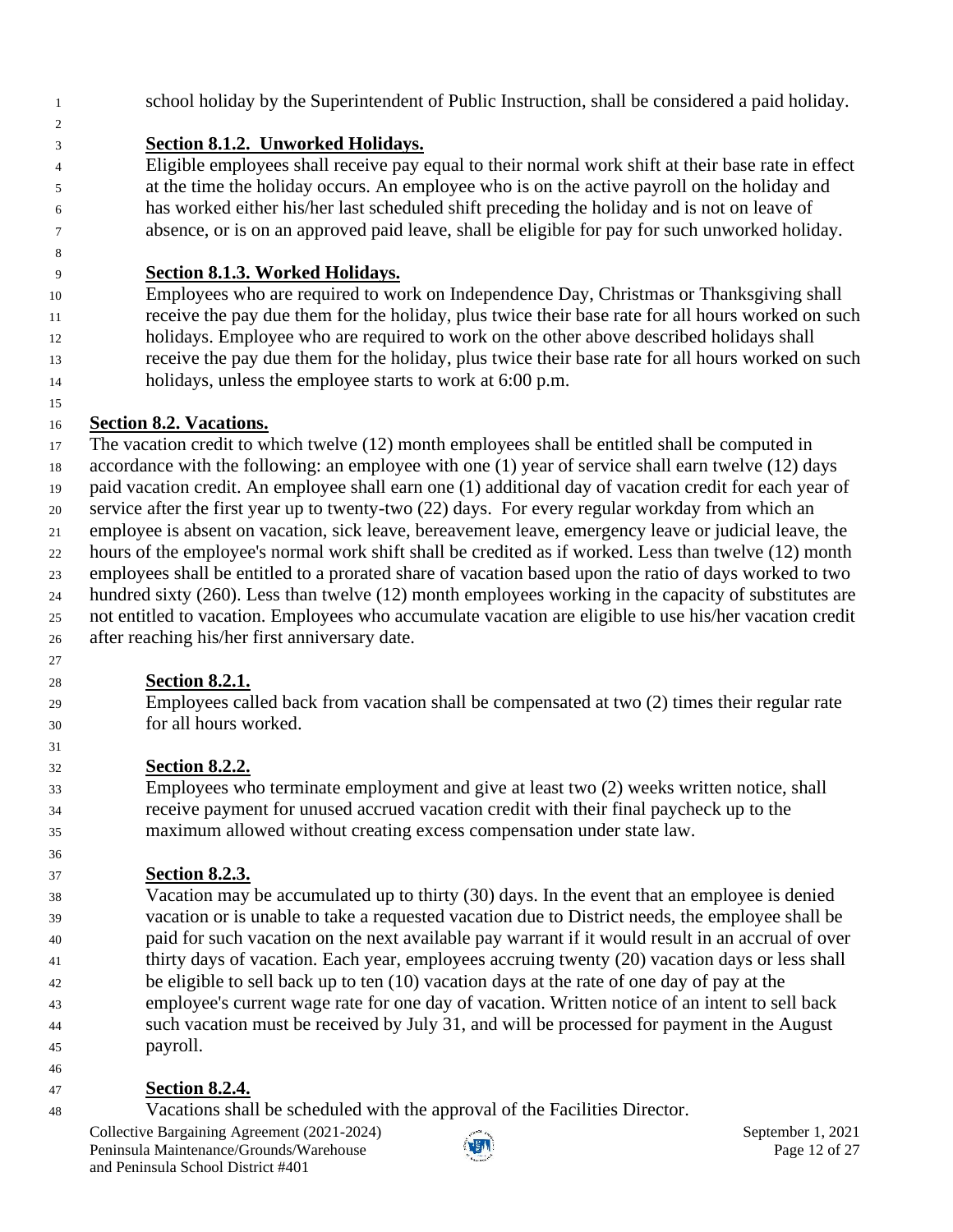## **A R T I C L E** I X

### **LEAVES**

### **Section 9.1. Sick Leave.**

 Each employee shall accumulate one (1) day of sick leave for each calendar month worked; provided, however, that no employee shall accumulate less than ten (10) days of sick leave per school year, or at least that portion of ten (10) days which represents that relationship between days worked and the amount of days normally worked in a full school year. An employee who works eleven (11) working days in any calendar month will be given credit for the full calendar month. Sick leave shall be vested when earned and may be accumulated. The District shall project the number of annual days of sick leave at the beginning of the school year according to the estimated calendar months the employee is to work during that year. The employee shall be entitled to the projected number of days of sick leave at the beginning of the school year. Sick leave benefits shall be paid on the basis of base hourly rate applicable to the employee's normal daily work shift; provided, however, that should an employee's normal daily work shift increase or decrease subsequent to an accumulation of days of sick leave, sick leave benefits will be paid in accordance with the employee's normal daily work shift at the time the sick leave is taken, and the accumulated benefits will be expended on an hourly rather than a daily basis.

  $\mathfrak{D}$ 

### **Section 9.1.1. Medical Leave - Work Related Injuries.**

 Employees who request time off for medical appointments, physical therapy, rehabilitation which is related to injuries incurred at work, shall be allowed paid leave with no deduction made from accrued sick leave. The District may require verification of appointments and of the inability to schedule outside of work time.

### **Section 9.1.2. Sick Leave Transfer.**

 Employees who have accrued sick leave while employed by another public school district in the State of Washington shall be given credit for such accrued sick leave upon employment by the District.

**Section 9.2. Sick Leave Accrual/Compensation.**

 The parties mutually agree to enter into an attendance incentive program as provided by state law and District Policy.

### **Section 9.3. Verification of Illness/Injury.**

 A doctor's certificate may be required for illness of three (3) or more consecutive days at the discretion of the administration.

### **Section 9.4. Sick Leave Usage.**

- Absences warranting sick leave are:
- A. Personal illness or injury.
- B. Leave for emergencies.
- C. Appointments with medical or dental doctors or other legally recognized practitioners to
- prevent illness or preserve the health of the employee and which cannot be scheduled outside school hours.

Collective Bargaining Agreement (2021-2024) September 1, 2021 Peninsula Maintenance/Grounds/Warehouse Page 13 of 27 and Peninsula School District #401

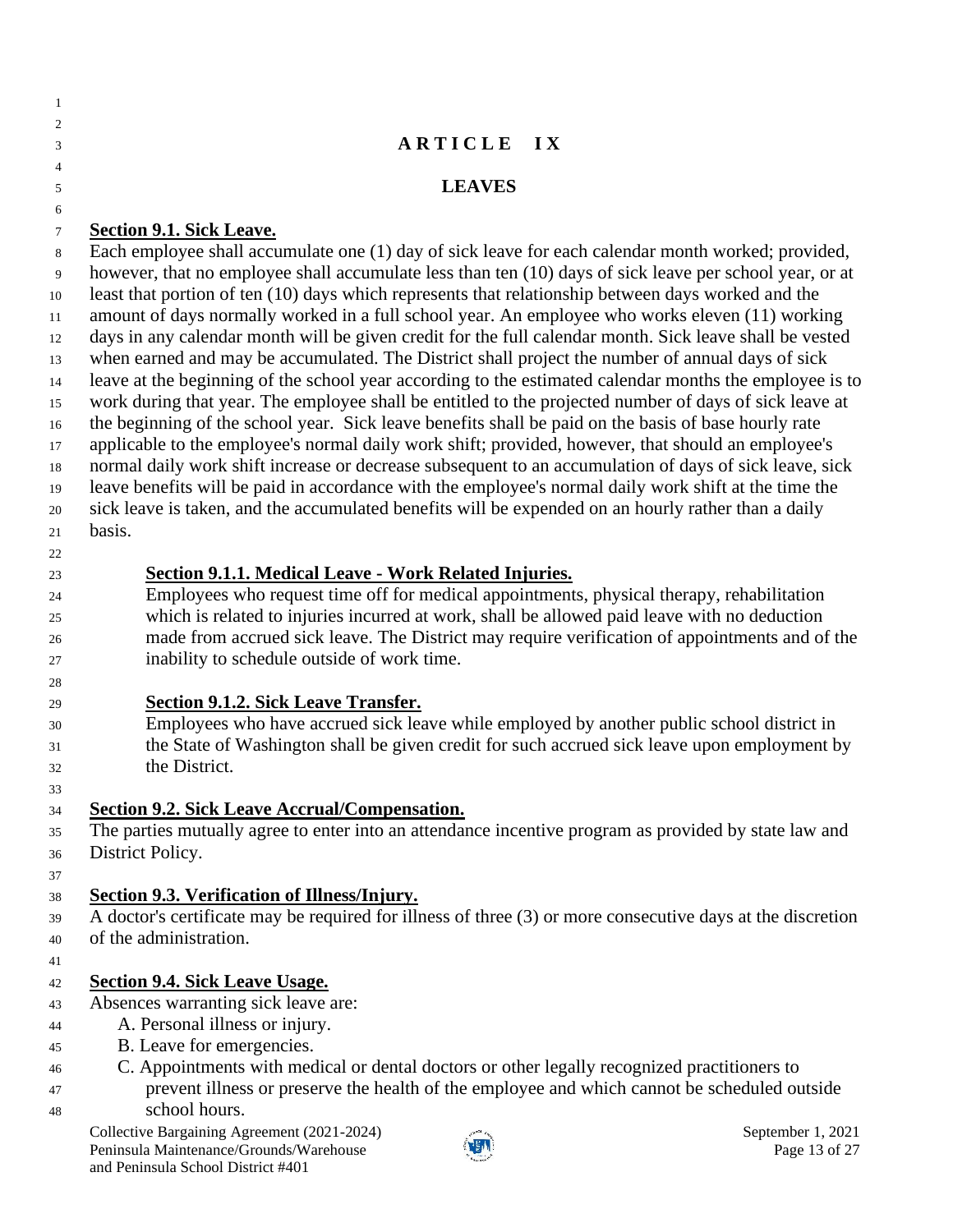D. Family Illness, pursuant to State and Federal law and District Policy.

# **Section 9.4.1. Bereavement Leave.**

- A. Up to five (5) days leave for the death of a spouse, domestic partner, mother, father, son, daughter, step-son, step-daughter, mother-in-law, father-in-law, sister, brother, grandparents, a member of the educator's household, or any family member as defined in [RCW 49.46.210](https://app.leg.wa.gov/rcw/default.aspx?cite=49.46.210) shall be granted.
- B. Up to one (1) day maximum leave for funerals of other relatives or close friends shall be granted.
- C. Such leave shall not be accumulated.
- D. If an employee needs more leave than provided in paragraph A or B, the employee shall contact Human Resources who will process the request for approval.

# **Section 9.5. Family Illness Leave.**

The District agrees to enact a policy for family illness leave in accordance with Federal and State law.

# **Section 9.6. Personal Leave.**

 Each employee shall be granted three (3) personal leave days per year. Personal leave days are not accumulative and may not be used to extend vacation or holiday periods. These days will be charged to sick leave.

#### **Section 9.7. Judicial Leave.**

 In the event an employee subject to this Agreement is summoned to serve as a juror, or appear as a codefendant with the School District, he/she shall receive his/her normal day's pay for each day he/she is required in court. In the event that the employee is a party (plaintiff or defendant) in court action, he/she may request a leave of absence which may be granted without pay.

# **Section 9.8. Leave of Absence.**

 Any employee who has completed the probationary period may request a leave of absence for reasons of: illness; injury; personal or family emergency; or approved training or education. A leave of absence requested for reasons other than those enumerated above shall be at the discretion of the District. It is agreed by the parties that a leave of absence is not intended to be taken for the purposes of taking employment outside the District. Upon recommendation of immediate supervisor through administrative channels to the Superintendent, and upon approval of the Board of Directors, the employee may be granted a leave of absence for a period not to exceed one (1) year (for a period ending on August 31st of the contract year in which it is granted). Requests for a leave of absence shall be made in writing. A leave of absence is to be requested and granted only for a specific period of time. All requests will be considered in light of available substitutes and, when granted, will be without compensation (unless all or part of the leave is covered by paid leave for illness, injury, emergency, bereavement, or vacation pursuant to the provisions of Article VII or Article IX). Leaves may be extended up to one (1) additional year at the discretion of the District.

### **Section 9.9.1. Requesting a Leave of Absence.**

To request a leave of absence, the employee shall submit a letter to the supervisor stating the

 reason for the leave and the date the employee expects to return to work from the leave. A leave of absence must be requested when the employee expects to be absent from work for more than ten (10) workdays, unless the absence is to be taken entirely with paid sick leave, emergency leave or vacation.

Collective Bargaining Agreement (2021-2024) September 1, 2021 Peninsula Maintenance/Grounds/Warehouse Page 14 of 27 and Peninsula School District #401

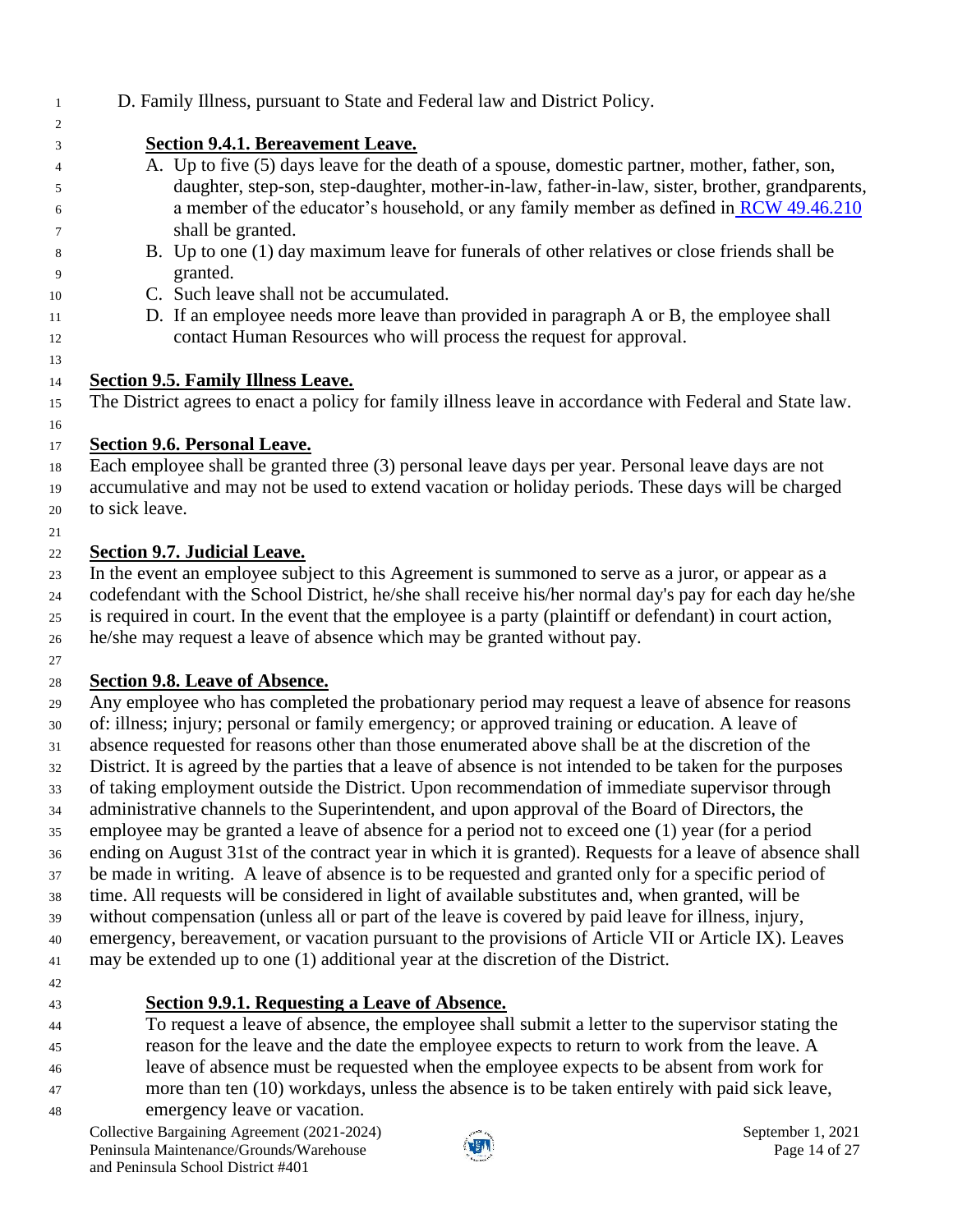| $\mathbf{1}$ |                                                                                                  |
|--------------|--------------------------------------------------------------------------------------------------|
| 2            | <b>Section 9.9.3. Return from Leave of Absence - Twelve Months or Less.</b>                      |
| 3            | An employee returning to work from a leave of absence not exceeding twelve (12) months           |
| 4            | (365 days) will be assigned to the position occupied before the leave of absence, provided the   |
| 5            | employee returns within the time specified for the leave of absence (unless extended with        |
| 6            | District approval so long as the total period of leave does not exceed twelve (12) months). An   |
| 7            | employee hired to fill a position held by an employee on leave of absence will be subject to all |
| 8            | rights and duties contained in this Agreement, except that seniority rights shall not accrue nor |
| 9            | apply. If said employee is retained following the temporary assignment, she/he will be subject   |
| 10           | to all rights and duties contained in this Agreement retroactive to the beginning of the         |
| 11           | replacement assignment.                                                                          |
| 12           |                                                                                                  |
| 13           | Section 9.9.4. Return from Leave of Absence - More Than Twelve Months.                           |
| 14           | In cases where the leave of absence extends beyond twelve (12) months (365 days), the            |
| 15           | returning employee shall be returned to a similar position unless the position has been          |
| 16           | abolished or a general reduction in force has placed a more senior employee in the position. In  |
| 17           | such cases, the employee returning from leave shall be returned to as equivalent a position as   |
| 18           | possible pursuant to the terms of Article X.                                                     |
| 19           |                                                                                                  |
| 20           | <b>Section 9.9.5. Notice of Return from Leave of Absence.</b>                                    |
| 21           |                                                                                                  |
| 22           | <u>Section 9.9.5.1.</u>                                                                          |
| 23           | An employee who is on a leave of absence for less than six (6) months shall give ten             |
| 24           | (10) working days written notice of intent to return to work.                                    |
| 25           |                                                                                                  |
| 26           | <b>Section 9.9.5.2.</b>                                                                          |
| 27           | An employee on a leave of absence for more than $six(6)$ months shall give twenty $(20)$         |
| 28           | working days written notice of intent to return to work.                                         |
| 29           |                                                                                                  |
| 30           | <b>Section 9.9.5.3.</b>                                                                          |
| 31           | Prior to returning to work from a leave of absence due to illness or injury, the employee        |
| 32           | must provide the Personnel Services Office with written certification from the                   |
| 33           | employee's physician indicating that the employee may return to work and perform all             |
| 34           | essential functions of the job.                                                                  |
| 35           |                                                                                                  |
| 36           | <b>Section 9.9.6. Temporary/Replacement Employees.</b>                                           |
| 37           | The District shall notify the temporary replacement employee who assumes a position created      |
| 38           | by an employee on approved leave of absence that the position is only temporary.                 |
| 39           |                                                                                                  |
| 40           | <u>Section 9.9.6.1.</u>                                                                          |
| 41           | Temporary replacements shall be paid at the base rate of pay in their classification.            |
| 42           | Temporary replacement employees shall be subject to all terms of this Agreement with             |
| 43           | the exceptions of Article X and Article XV. Any such employees who are retained as a             |
| 44           | regular employee within five (5) working days of the end of the temporary/replacement            |
| 45           | assignment shall be assigned a seniority date retroactive to their initial hire date as a        |
| 46           | continuous temporary/replacement employee.                                                       |
| 47           |                                                                                                  |
| 48           |                                                                                                  |

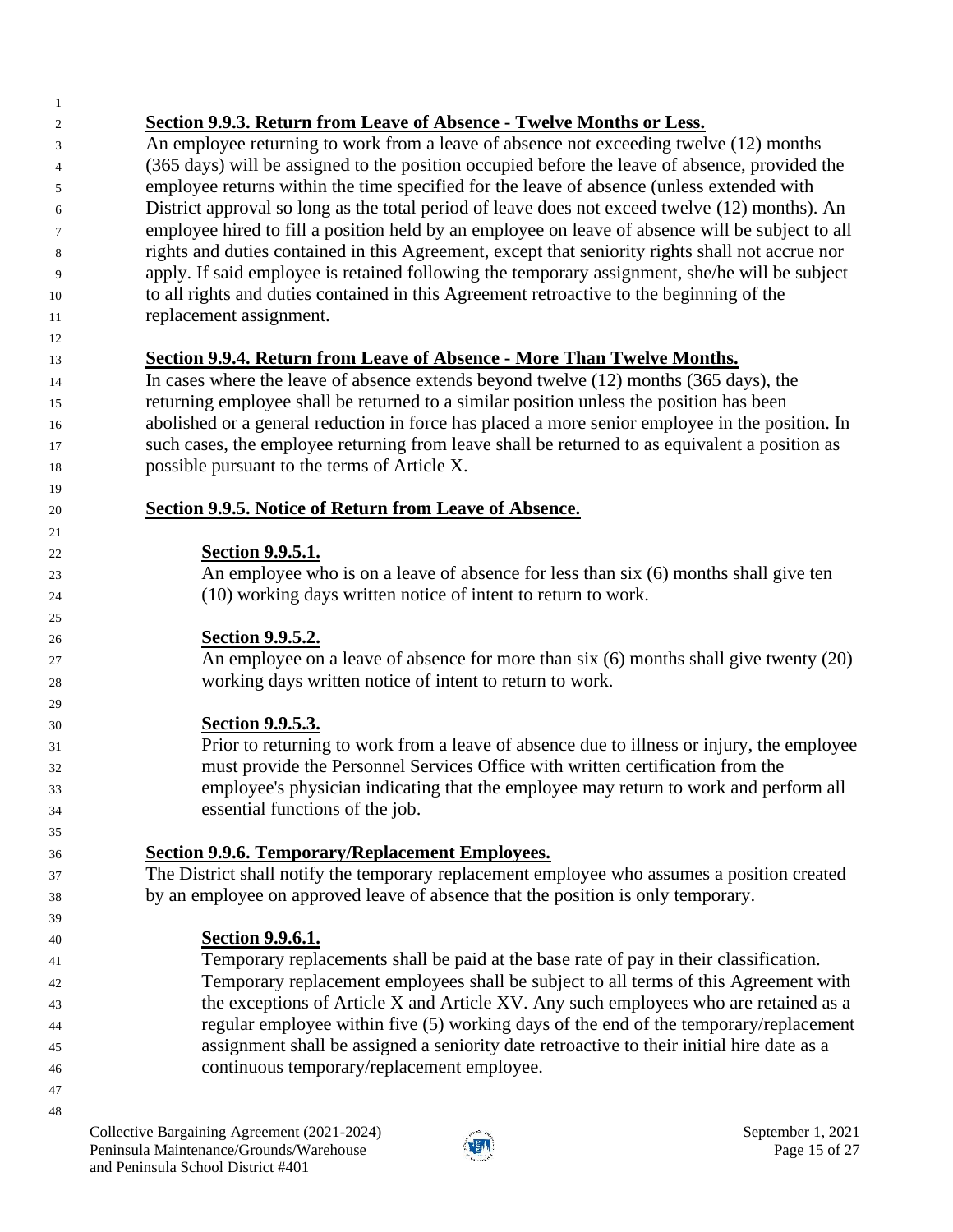# **Section 9.10. Protracted Illness Leave.**

 Any employee who has completed the probationary period shall be entitled to non-compensated Leave of Absence in cases of protracted illness or injury as certified by his/her physician.

# **Section 9.10.1.**

 Upon application to the District, such leave shall be granted for the period of actual illness or injury up to one (1) year. If additional time is necessary, written application must be made to the District and up to one (1) additional year may be granted at the discretion of the District. An employee who has been on protracted illness leave for more than six (6) months shall give twenty (20) working days notice in writing of intent to return to work. An employee who has 12 been off less than six (6) months shall give ten (10) days notice of intent to return to work. Before the employee may return to work, he/she shall have his/her fitness to return to work certified in writing by the attending physician. Upon returning, the employee shall be returned to the position he or she had, unless the position has been abolished, or a general reduction in force has placed a more senior employee in the position. In those cases, the employee shall be returned to as equivalent a position as possible without violating the terms of Article X.

# **Section 9.11. Paid Family and Medical Leave (PFML).**

 Employees shall be eligible to receive Paid Family and Medical Leave (PFML) under the Washington State Family and Medical Leave and Insurance Act. The District shall pay the statutory employer wage premium and the employee shall pay the statutory individual wage premium to fund this leave.

- 
- 
- 

# **A R T I C L E X**

# **SENIORITY, PROBATION, AND LAYOFF PROCEDURES**

# **Section 10.1. Seniority Date.**

 The seniority of an employee within the bargaining unit shall be established as of the date on which the employee began continuous daily employment (hereinafter "hire date") unless such seniority shall be lost as hereinafter provided; provided, however, time spent as a substitute employee shall not count for purposes of seniority. Employees on leave due to industrial injury shall not be negatively affected by this section.

# **Section 10.2. Probation.**

 Newly hired regular employees shall remain in a probationary status for a period of not more than ninety (90) working days following the hire date. During this period the District may discharge such employee at its discretion, provided that the District has given the employee written or oral notice of the reasons for the discharge and an opportunity to respond.

# **Section 10.3. Completion of Probation.**

Upon completion of the probationary period, the employee will be subject to all rights and duties

contained in this Agreement retroactive to the hire date.

# **Section 10.4. Loss of Seniority.**

The seniority rights of an employee shall be lost for the following reasons:

Collective Bargaining Agreement (2021-2024) September 1, 2021 Peninsula Maintenance/Grounds/Warehouse Page 16 of 27 and Peninsula School District #401

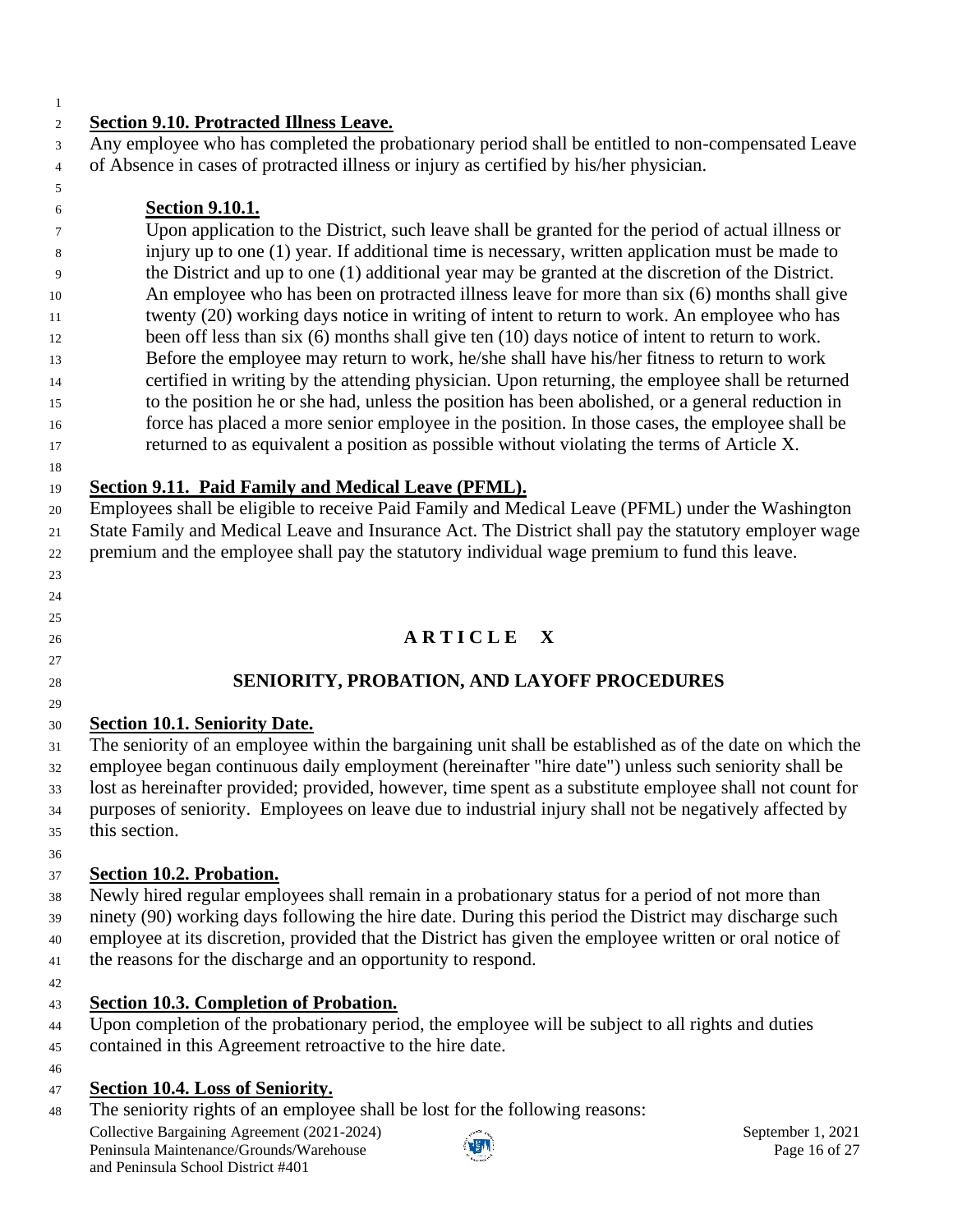- A. Resignation;
- B. Discharge for justifiable cause;
- C. Retirement; or
- D. Change to substitute status.

# **Section 10.5. Seniority Accrual During Leaves.**

 Seniority shall continue to accrue during leaves for which compensation is continued, during uncompensated leaves of less than ten (10) days, or when otherwise required by applicable law. In other instances, seniority shall be adjusted to reflect the period of leave.

## **Section 10.6.**

 Seniority rights shall be administered on a bargaining unit wide basis, except in the case of layoff as provided in Section 10.9 and in Section 8.2.4. (Vacation Scheduling).

# 

 **Section 10.7. Seniority Rights.** The employee with the earliest hire date shall have absolute preferential rights regarding shift

selection, vacation periods and special services (including overtime). The employee with the earliest

hire date shall have preferential rights regarding promotions to non-foreman positions within the

bargaining unit, assignment to new or open jobs or positions, and layoffs when ability and performance

are substantially equal with junior employees. If the District determines that seniority rights should not

govern in these situations, because a junior employee possesses ability and performance substantially

greater than a senior employee or senior employees, the District shall set forth in writing to the

 employee upon request or employees and the organization's Chapter President its reasons why the senior employee or employees have been bypassed.

For foreman positions, all in-district employees who apply shall be granted an interview for the

position. The District will select the most qualified candidate of all applicants for the position. The

District will consider employee's work performance, skills and abilities, qualifications and seniority in

the selection of a candidate.

# **Section 10.8. Open Position Posting.**

 The District shall publicize within the bargaining unit for five (5) working days the availability of open positions as soon as possible after the District is apprised of the opening. A copy of the job posting shall be forwarded to the President of the Association and to the Association representative of the classification concerned.

# **Section 10.8.1. New Bargaining Unit Positions.**

 Positions not listed on Schedule A shall not be offered or filled before initiating negotiations on wages, hours and working conditions with the Association. A letter to the Chapter President indicating the position title, general duties and proposed wage rate shall be sufficient to fulfill the requirements of "initiating negotiations".

# **Section 10.8.2. Foreman Trial Service Period.**

 Employees selected for a foreman or chief position shall be granted a ten (10) working day trial period during which the employee may return to the previously held position. At its discretion, the District may return an employee selected to a foreman position back to the previously held position within ninety (90) working days. If requested, the District shall provide a written

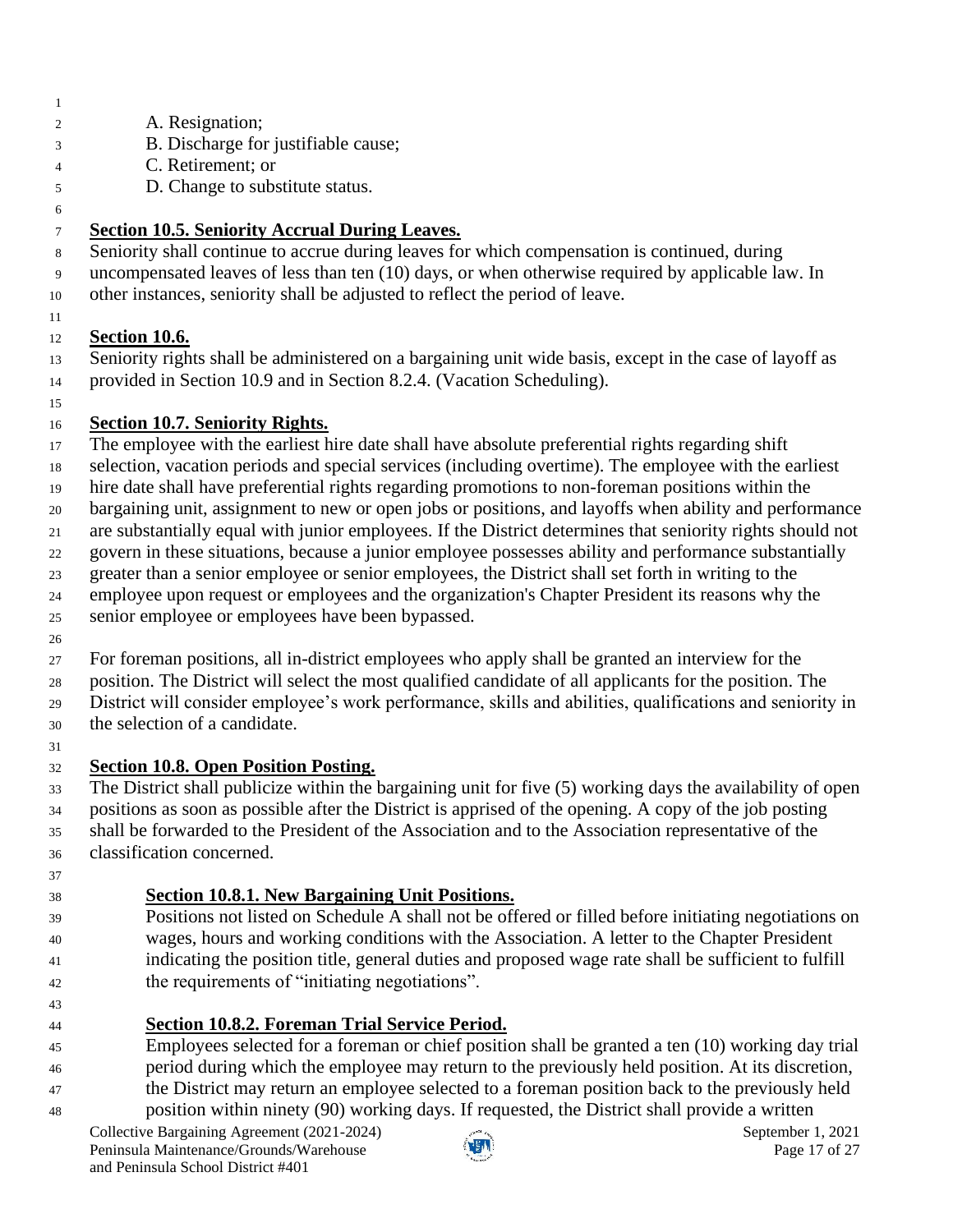### explanation of its decision.

### **Section 10.9. Layoffs.**

 In the event of a layoff, employees so affected are to be placed on a reemployment list (or lists) maintained by the District according to seniority within each of the classifications. Such employees shall have preferential rights to fill openings within each of the classifications. Such employees shall preferential rights to fill openings in the classifications from which they were laid off. Vacancies in other classifications will be filled pursuant to Section 10.7. Names shall remain on the reemployment

lists for two (2) years.

# **Section 10.9.1.**

 Employees on layoff status shall file their addresses in writing with the personnel office of the District and shall thereafter promptly advise the District in writing of any change of address.

### **Section 10.9.2.**

 An employee shall forfeit rights to reemployment as provided in Section 10.9 if the employee does not comply with the requirements of Section 10.9.1, or if the employee does not respond to the offer of reemployment within fifteen (15) days.

### **Section 10.9.3.**

 Employees who are on layoff status and are on the reemployment list shall not forfeit recall rights to reemployment in the bargaining unit by: declining an offer which is not substantially equal in hours, wages and benefits to the position occupied immediately prior to layoff; or by accepting a position in the District (in this bargaining unit or any other classified bargaining unit) with substantially lower hours, wages and benefits than the position occupied immediately prior to layoff. Positions which are temporary shall not be considered 'substantially equal' under the terms of this section. However, employees on layoff may accept a temporary position and retain their place on the re-employment list.

# **A R T I C L E X I**

 

### **DISCIPLINE AND DISCHARGE OF EMPLOYEES**

### **Section 11.1. Justifiable Cause/Reprimands.**

 Employees, other than probationary or substitute, shall be disciplined or discharged only for justifiable cause. The issue of justifiable cause shall be resolved in accordance with the grievance procedure hereinafter provided. If the District has reason to reprimand an employee, it shall be done in a manner which will not embarrass the employee before other employees or the public.

### **Section 11.2. Notice of Termination.**

Normal termination or resignation shall require a two (2) week written notice.

### **Section 11.3. Notification to Non-Annual Employees.**

 This Article is intended to be applicable to those employees whose duties necessarily imply less than twelve (12) months (excluding vacations) work per year.

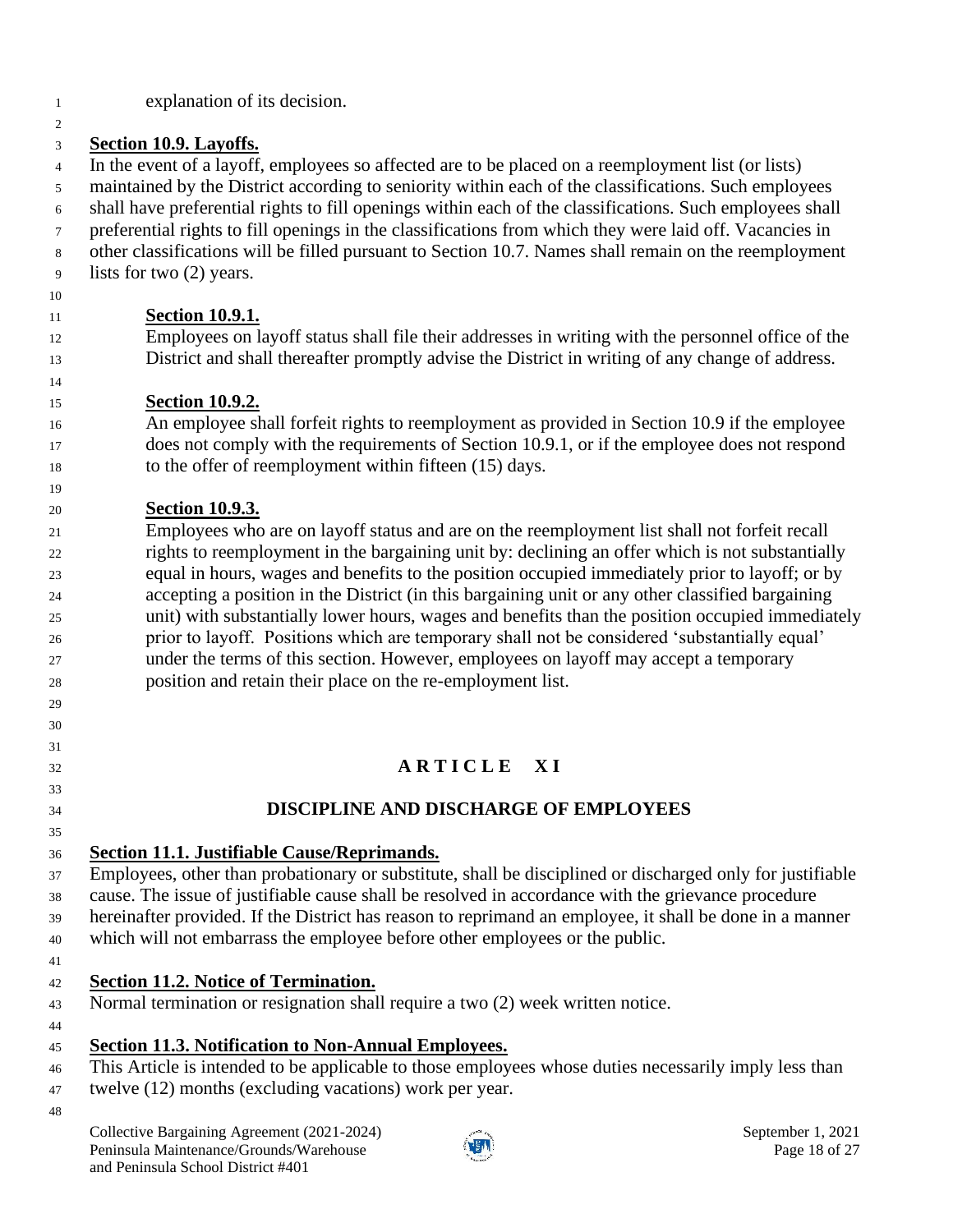| 1        | <b>Section 11.3.1.</b>                                                                                                                                |
|----------|-------------------------------------------------------------------------------------------------------------------------------------------------------|
| 2        | Should the District decide to discharge any non-annual employee, the employee shall be so                                                             |
| 3        | notified in writing prior to the expiration of the school year.                                                                                       |
| 4        | <b>Section 11.3.2.</b>                                                                                                                                |
| 5<br>6   | Nothing contained herein shall be construed to prevent the District from discharging an                                                               |
| 7        | employee for acts of misconduct occurring after the expiration of the school year.                                                                    |
| 8        |                                                                                                                                                       |
| 9        | <b>Section 11.3.3.</b>                                                                                                                                |
| 10       | Nothing contained herein shall, in any regard, limit the operation of this Article.                                                                   |
| 11       |                                                                                                                                                       |
| 12       |                                                                                                                                                       |
| 13<br>14 | ARTICLE XII                                                                                                                                           |
| 15       |                                                                                                                                                       |
| 16       | <b>INSURANCE AND RETIREMENT</b>                                                                                                                       |
| 17       |                                                                                                                                                       |
| 18       | <b>Section 12.1. Insurance.</b>                                                                                                                       |
| 19       | The District shall provide basic and optional benefits through the School Employees Benefits Board                                                    |
| 20       | (SEBB) under the rules and regulations adopted by the SEBB.                                                                                           |
| 21<br>22 | <b>Section 12.2. Tort Liability Coverage.</b>                                                                                                         |
| 23       | The District shall provide tort liability coverage for all employees subject to this Agreement but                                                    |
| 24       | limited to public bodily injury and property damage liability coverage as provided in the District's                                                  |
| 25       | liability insurance policies.                                                                                                                         |
| 26       |                                                                                                                                                       |
| 27       | Section 12.3. Retirement.                                                                                                                             |
| 28       | In determining whether an employee subject to this Agreement is eligible for participation in the                                                     |
| 29       | Washington State Public Employees' Retirement System, the District shall use the projected hours of                                                   |
| 30<br>31 | the regular shifts. All hours worked, whether straight time, overtime, or otherwise, will be reported.                                                |
| 32       |                                                                                                                                                       |
| 33       |                                                                                                                                                       |
| 34       | ARTICLE XIII                                                                                                                                          |
| 35       |                                                                                                                                                       |
| 36       | <b>VOCATIONAL AND/OR IN-SERVICE TRAINING</b>                                                                                                          |
| 37       |                                                                                                                                                       |
| 38       | <b>Section 13.1. Training Funding.</b><br>In the mutual interests of the District and the Association, the District shall make funds available to the |
| 39<br>40 | employees subject to this Agreement for vocational and/or in-service improvement each year that the                                                   |
| 41       | District has two levy collections. The District will consider training opportunities as presented by                                                  |
| 42       | individual employees.                                                                                                                                 |
| 43       |                                                                                                                                                       |
| 44       | <b>Section 13.2. Approved Usage of Training Funds.</b>                                                                                                |
| 45       | Such funds may be utilized for the following purposes if approved by the supervisor and the                                                           |
| 46       | Superintendent or designee:                                                                                                                           |
| 47       |                                                                                                                                                       |

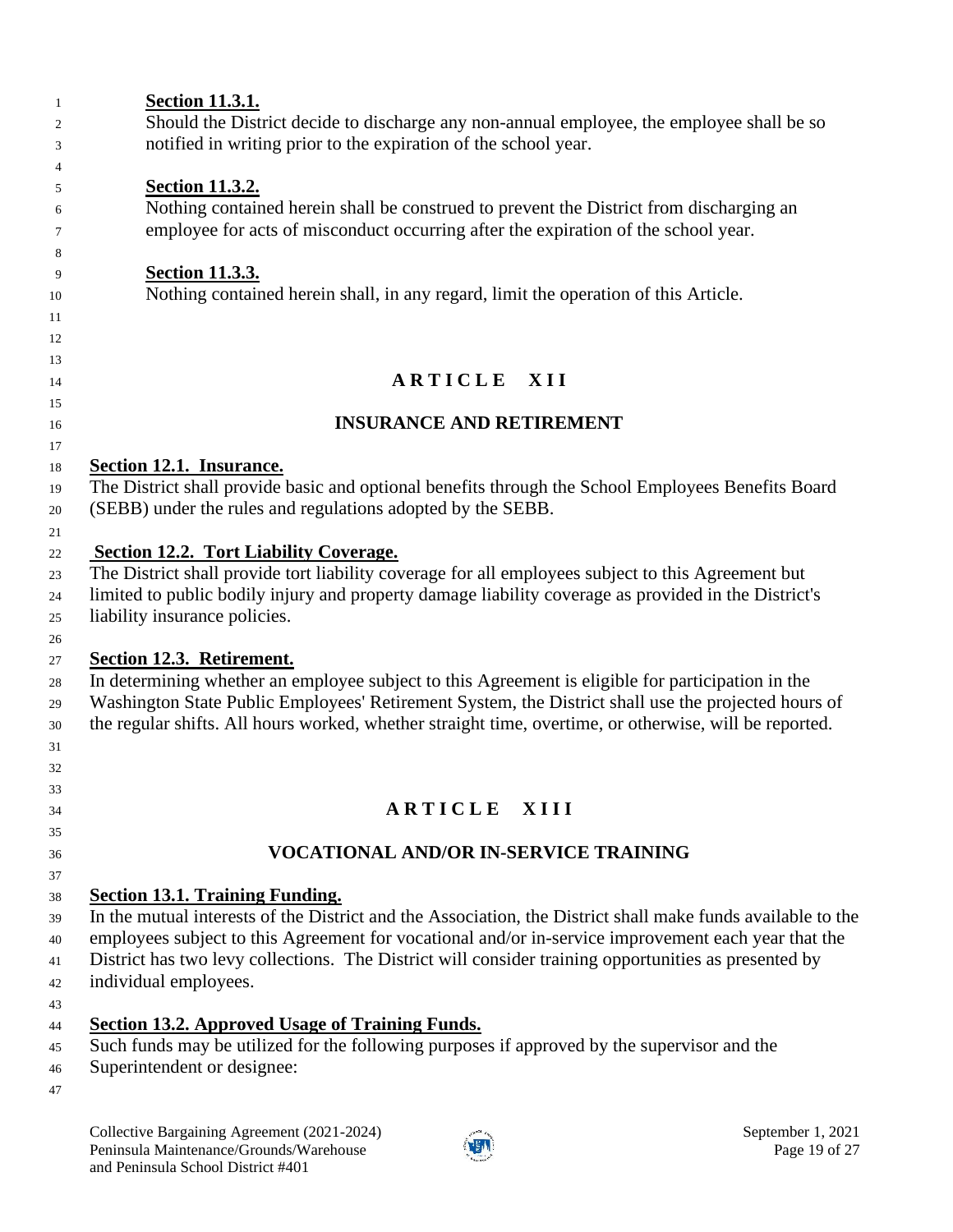# **Section 13.2.1.**

 Reimbursement for employees subject to this Agreement to attend recognized vocational/in-service courses.

## **Section 13.2.2.**

 Expenses and materials to establish courses of study within the confines of the District which would be of mutual benefit to the employee and the District. At its discretion, the District may agree to release an employee from regular duties to attend employee initiated relevant professional development opportunities, when doing so does not interfere with the regular operation of the District.

## **Section 13.2.3.**

 Purchase of recognized vocational courses from local, state, or national educational institutes which would improve the potential of employees subject to this Agreement.

## **Section 13.2.4.**

 Upon the written request of an employee, a denial of a requested use of training funds will be added to the agenda and discussed by the Conference Committee referenced in Section 6.1 at its next scheduled meeting.

## **Section 13.3. Reimbursement.**

Employees will be reimbursed at their regular hourly rate per hour for attending first-aid and

- recertification courses; provided, however, the employee must successfully complete the course in
- order to receive compensation therefore.

# 

# **Section 13.4. Pay for Required Meetings.**

 Employees shall receive their regular hourly rate for all hours in attendance at required departmental meetings.

### **Section 13.5. Written Notification to Employees.**

 When the District requires, requests, or suggests that a course be taken, such will be done in writing in order to be official notice to the employee.

# **Section 13.6. Meal Expenses.**

- Employees who are on authorized training during meal periods (including travel time to and from the training site) shall be compensated/reimbursed in accordance with the District's Employee Travel
- Authorization and Expense Reimbursement Policy.

#### **Section 13.7.**

- Employees possessing a valid general journey level electrician (01) certificate or a journey level
- plumber certificate shall receive an additional \$1.25 per hour above their regular hourly wage rate for
- 42 all hours worked in the position. Employees are only entitled to receive compensation based on one
- specialized certificate. Employees are responsible to annually submit proof of such certificate and to
- maintain such certification as current to continue to receive the additional increase. Employees failing
- to maintain the certificate are not eligible to receive the additional hourly increase and shall notify the
- District of the certificate's expiration.
- 

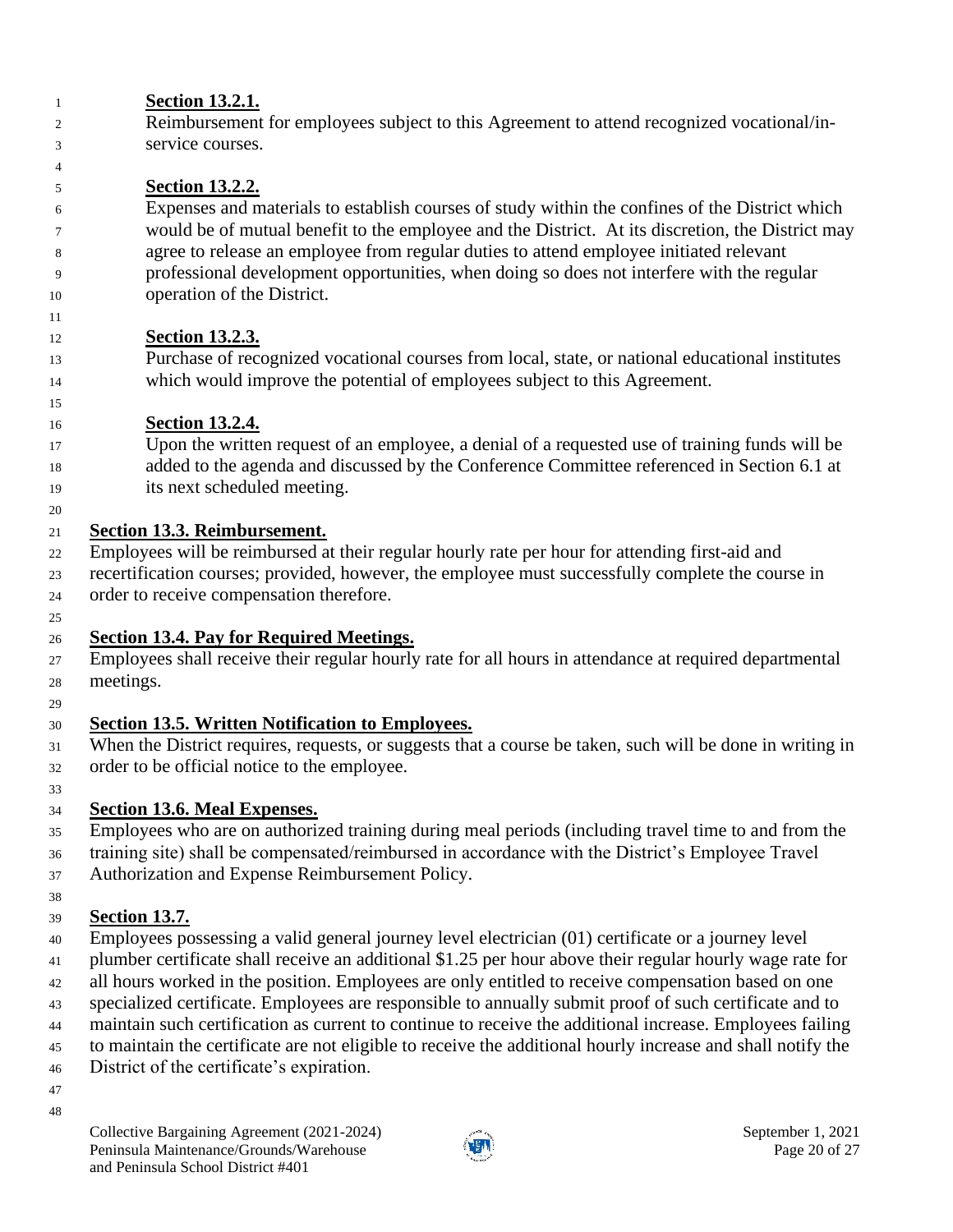| -1<br>2             | ARTICLE XIV                                                                                                                                                                                                           |
|---------------------|-----------------------------------------------------------------------------------------------------------------------------------------------------------------------------------------------------------------------|
| 3<br>$\overline{4}$ | <b>MAINTENANCE OF MEMBERSHIP AND CHECKOFF</b>                                                                                                                                                                         |
| 5                   |                                                                                                                                                                                                                       |
| 6                   | <b>Section 14.1. Dues Authorization.</b>                                                                                                                                                                              |
| $\tau$              | PSE will provide a list of those members who have agreed to union membership. In addition, upon                                                                                                                       |
| 8                   | request, the district shall have access to view or obtain a copy of the membership authorization. PSE                                                                                                                 |
| 9                   | will be the custodian of the records related to Union membership/dues deduction authorizations. PSE                                                                                                                   |
| $10\,$              | agrees that, as the custodian of the records, it has the responsibility to ensure the accuracy and                                                                                                                    |
| 11                  | safekeeping of those records.                                                                                                                                                                                         |
| 12                  |                                                                                                                                                                                                                       |
| 13                  | Section 14.2. Checkoff.                                                                                                                                                                                               |
| 14                  | The Association, which is the legally recognized exclusive bargaining representative of the classified                                                                                                                |
| 15                  | staff as described in the recognition clause of this agreement, shall have the right to have deducted from<br>the salaries of members of the Association (upon receipt of authorization), an amount equal to the fees |
| 16<br>17            | and dues required for membership in the Association.                                                                                                                                                                  |
| 18                  |                                                                                                                                                                                                                       |
| 19                  | The dues deduction form and authorization shall remain in effect from year to year, unless withdrawn in                                                                                                               |
| 20                  | writing to PSE by the employee. Upon receiving an authorization form, the employer will start                                                                                                                         |
| 21                  | deductions for the new members for the next available payroll period, according to the usual                                                                                                                          |
| 22                  | administrative cycle. The Association will refund any amount of dues that are paid to it in error.                                                                                                                    |
| 23                  |                                                                                                                                                                                                                       |
| 24                  | <b>Section 14.3. Monthly Report to the Association.</b>                                                                                                                                                               |
| 25                  | Accompanying the monthly transmission of dues to PSE, the District will submit a list of all                                                                                                                          |
| 26                  | bargaining unit employees with each employee's name and the amount of dues deducted for that                                                                                                                          |
| 27                  | month.                                                                                                                                                                                                                |
| 28                  |                                                                                                                                                                                                                       |
| 29                  | <b>Section 14.4.</b>                                                                                                                                                                                                  |
| 30<br>31            | The Association and its affiliates will defend, indemnify, and hold the District harmless against all<br>liability, including allegations, claims, actions, suits, demands, damages, obligations, losses,             |
| 32                  | settlement, judgments, costs and expenses (including attorneys' fees) that arise out of any action taken                                                                                                              |
| 33                  | or not taken by the District in implementation of this section.                                                                                                                                                       |
| 34                  |                                                                                                                                                                                                                       |
| 35                  |                                                                                                                                                                                                                       |
| 36                  |                                                                                                                                                                                                                       |
| 37                  | ARTICLE XV                                                                                                                                                                                                            |
| 38                  | <b>GRIEVANCE PROCEDURE</b>                                                                                                                                                                                            |
| 39                  |                                                                                                                                                                                                                       |
| 40<br>41            | <b>Section 15.1.</b>                                                                                                                                                                                                  |
| 42                  | A grievance is hereby defined as an alleged violation of the terms of this Agreement by the District and                                                                                                              |
| 43                  | shall be resolved in strict compliance with this Article. Failure to comply with the steps and timeliness                                                                                                             |
| 44                  | so stipulated will result in the grievance being invalid and subject to no further processing.                                                                                                                        |
| 45                  |                                                                                                                                                                                                                       |
| 46                  |                                                                                                                                                                                                                       |
| 47                  |                                                                                                                                                                                                                       |
| 48                  |                                                                                                                                                                                                                       |
|                     | Collective Bargaining Agreement (2021-2024)<br>September 1, 2021                                                                                                                                                      |

Peninsula Maintenance/Grounds/Warehouse Page 21 of 27 and Peninsula School District #401

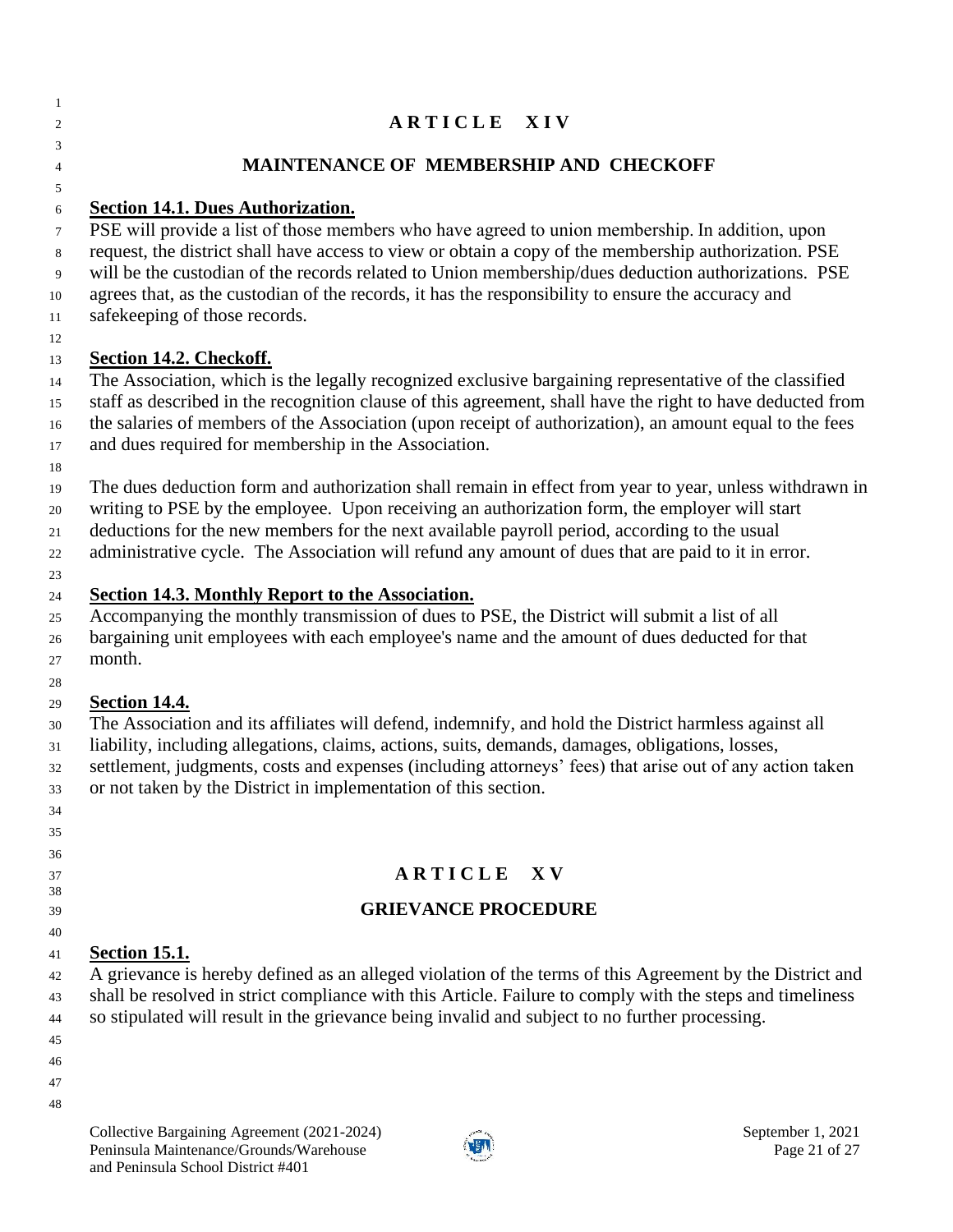### **Section 15.2. Grievance Steps.**

- **Section 15.2.1. Step I. Discussion with Immediate Supervisor.** Employees shall first discuss the grievance with their immediate supervisor. If employees so wish, they may be accompanied by an Association representative at such discussion. All grievances not brought to the immediate supervisor in accordance with the preceding sentence within twenty (20) working days of the occurrence of the grievance shall be invalid and subject to no further processing. The supervisor has ten (10) working days to respond from the date of receipt of Step One-Verbal. **Section 15.2.2. Step II. Written Submission to Immediate Supervisor.** If the grievance is not resolved to the employee's satisfaction in accordance with the preceding subsection, the employee shall, within ten (10) working days of the response at Step One, reduce to writing a statement of the grievance containing the following: A. The facts on which the grievance is based; B. A reference to the provisions in this Agreement which have been allegedly violated; and C. The remedy sought. The employee shall submit the written statement of grievance to the immediate supervisor for reconsideration and shall submit a copy to the official in the administration responsible for personnel. The parties will have ten (10) working days from submission of the written statement of grievance to resolve it by indicating on the statement of grievance the disposition. If an agreeable disposition is made, all parties to the grievance shall sign it. **Section 15.2.3. Step III. Written Submission to Superintendent.** If no settlement has been reached within the ten (10) working days referred to in the preceding subsection, and the Association believes the grievance to be valid, a written statement of grievance shall be submitted within ten (10) working days to the District Superintendent or the Superintendent's designee. After such submission, the parties will have ten (10) working days from submission of written statement of grievance to resolve it by indicating on the statement of grievance the disposition. If an agreeable disposition is made, all parties to the grievance shall sign it.
- **Section 15.2.4. Step IV. Arbitration.**

 If no settlement has been reached within the ten (10) working days referred to in the preceding subsection, and the employee and the Association determine the grievance to be valid, the Association may demand arbitration of the grievance within twenty (20) working days of the receipt of the answer at Step Three utilizing the Voluntary Labor Arbitration Rules of the American Arbitration Association. The Arbitrator's award shall be final and binding upon all parties.

- **Section 15.2.5. It is Agreed That:**
- A. Matters involving employee evaluation are specifically excepted and excluded from being arbitrable under this Article.
- B. The Arbitrator shall have no power to alter, add to or subtract from the terms of this Agreement.
- C. The fees and expenses of the Arbitrator shall be equally shared by the parties.

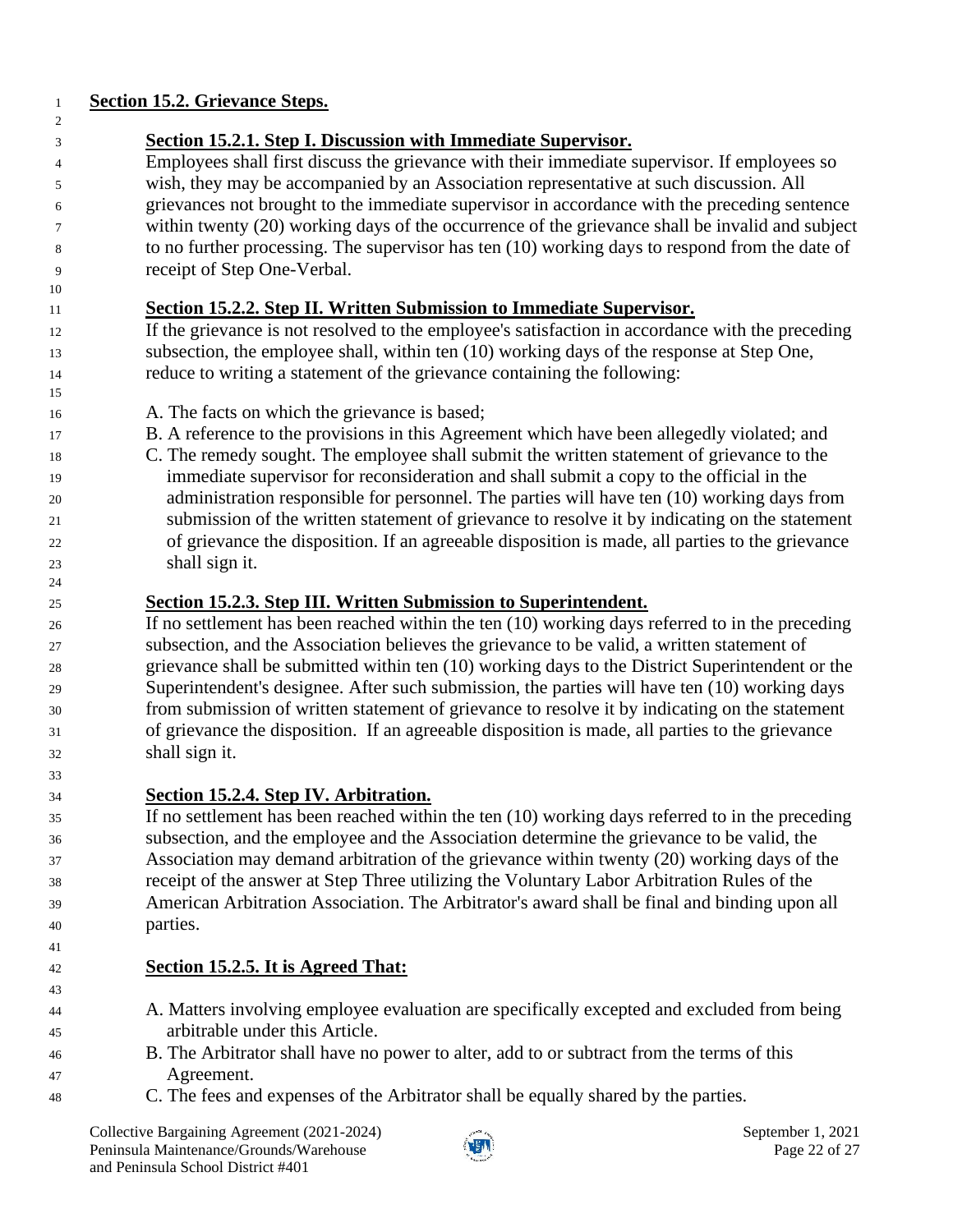| <b>Section 15.3. Grievance Meetings/Discrimination.</b>                                                                                                                                                   |                   |
|-----------------------------------------------------------------------------------------------------------------------------------------------------------------------------------------------------------|-------------------|
| The grievance or arbitration discussions shall take place whenever possible on work time. The District                                                                                                    |                   |
| shall not discriminate against an individual employee or the Association for taking action under this                                                                                                     |                   |
| Article.                                                                                                                                                                                                  |                   |
|                                                                                                                                                                                                           |                   |
|                                                                                                                                                                                                           |                   |
|                                                                                                                                                                                                           |                   |
| ARTICLE XVI                                                                                                                                                                                               |                   |
|                                                                                                                                                                                                           |                   |
| <b>SALARIES AND COMPENSATION</b>                                                                                                                                                                          |                   |
| <b>Section 16.1.</b>                                                                                                                                                                                      |                   |
|                                                                                                                                                                                                           |                   |
| Employees shall be compensated in accordance with the provisions of this Agreement for all hours<br>worked. Consistent with payroll processing requirements and capabilities, each employee shall receive |                   |
| a full accounting and itemization of authorized deductions, hours worked, and rates paid with each                                                                                                        |                   |
|                                                                                                                                                                                                           |                   |
| paycheck.                                                                                                                                                                                                 |                   |
| Section 16.1.1. Pay Periods.                                                                                                                                                                              |                   |
|                                                                                                                                                                                                           |                   |
| Employees shall receive twelve (12) paychecks per year. For all work other than the regular                                                                                                               |                   |
| scheduled time, the employer shall compensate the employee through the District's regular time                                                                                                            |                   |
| sheet procedure.                                                                                                                                                                                          |                   |
| <b>Section 16.2. Rates of Compensation.</b>                                                                                                                                                               |                   |
| Employees shall be paid in accordance with the rates on Schedule A. For the 2022-2023 and 2023-2024                                                                                                       |                   |
| school years, the base wage rates on Schedule A shall be increased by the state-funded inflationary                                                                                                       |                   |
| adjustment as described in RCW 28A.400.205 (IPD) or 2%, whichever is greater. These increases shall                                                                                                       |                   |
| not apply to the seasonal wage rate.                                                                                                                                                                      |                   |
|                                                                                                                                                                                                           |                   |
| <b>Section 16.2.1. Salary Schedule Steps.</b>                                                                                                                                                             |                   |
| Step increases will be implemented on September 1 of each school year. Employees who have                                                                                                                 |                   |
| completed at least one-half of their position's work year the prior school year will be granted                                                                                                           |                   |
| one year of experience toward the next higher step on Schedule A for that position.                                                                                                                       |                   |
|                                                                                                                                                                                                           |                   |
| <b>Section 16.3. Hours Calculations.</b>                                                                                                                                                                  |                   |
| For purposes of calculating daily hours, time worked shall be rounded to the nearest one-quarter $(½)$<br>hour.                                                                                           |                   |
|                                                                                                                                                                                                           |                   |
| <b>Section 16.4. Mileage.</b>                                                                                                                                                                             |                   |
| Any employee required to travel from one site to another in a private vehicle during working hours                                                                                                        |                   |
| shall be compensated for such travel on a per mile basis at the prevailing Board policy rate or the                                                                                                       |                   |
|                                                                                                                                                                                                           |                   |
| prevailing IRS rate, whichever is higher. District vehicles will be used in all cases. However, in the                                                                                                    |                   |
| event none are available, use of a private vehicle requires approval of the Maintenance Director.                                                                                                         |                   |
| <b>Section 16.5. Travel Expenses.</b>                                                                                                                                                                     |                   |
| Employees required to remain overnight on District business shall be reimbursed for reasonable and                                                                                                        |                   |
| necessary room and board expenditures.                                                                                                                                                                    |                   |
|                                                                                                                                                                                                           |                   |
| Collective Bargaining Agreement (2021-2024)<br><b>SANDAL AND</b>                                                                                                                                          | September 1, 2021 |

Peninsula Maintenance/Grounds/Warehouse Page 23 of 27 and Peninsula School District #401

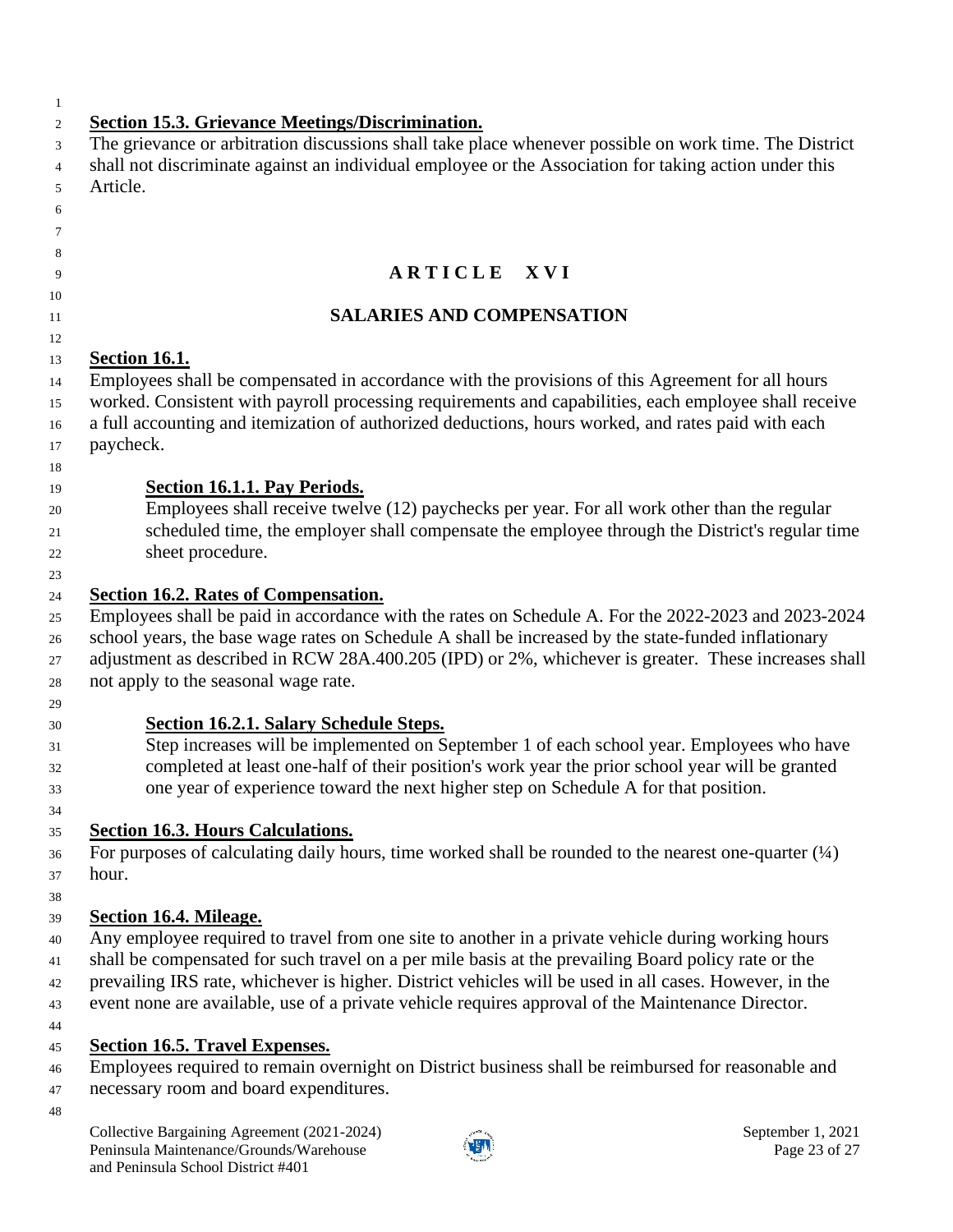### **Section 16.6. Commercial Driver's License.**

- Upon approval of the Director of Facilities, the District will pay approved costs for testing and training
- incurred by employees in obtaining the required Commercial Driver's License. For ongoing
- maintenance of the CDL, the District will contract with a physician to cover the required physical
- exam or offer the cost of the same examination to the employee to see his/her own physician.
- Employees who are approved by the Director of Facilities to maintain a CDL will receive an additional
- \$.75/hour. The District will determine the number of employee to which Section 16.6 applies.
- Opportunities under Section 16.6 will be offered to employees based on the number of years of holding
- the CDL as a District employee.
- 

# **Section 16.7. Safety Equipment.**

District-required safety equipment will be provided for employees as per OSHA or DOSH.

#### **Section 16.8. Change in Bargaining Unit.**

If an employee is voluntarily or involuntarily transferred to the Maintenance/Grounds/Warehouse

bargaining unit, the employee shall retain their original District hire date for the purpose of calculating

vacation benefits and longevity pay. This benefit shall also apply to employees transferring into the

bargaining unit from layoff status.

### **Section 16.9.**

Each employee shall be reimbursed annually up to \$200.00 upon submission of receipts for safety and

work-related clothing and footwear. Safety footwear is any steel-toed footwear or work style boot,

 leather or leather-like that provides ankle support. The District will provide standard operating procedures for obtaining reimbursement. There shall be no carryover from the previous year.

# 

- 
- 
- 
- 

# **A R T I C L E X V I I**

# **TERM AND SEPARABILITY OF PROVISIONS**

#### **Section 17.1.**

The term of this Agreement shall be September 1, 2021 to August 31, 2024.

### **Section 17.2. Obligation to Negotiate.**

 The parties acknowledge that each has had the unlimited right and opportunity to make demands and proposals with respect to any matter deemed a proper subject for negotiations. The results of the exercise of that right and opportunity are set forth in this Agreement. Except as specifically stated in this Agreement, the District and the Association for the duration of this Agreement each voluntarily and unqualifiedly agree to waive the right to oblige the other party to negotiate with respect to any subject or matter covered or not covered in this Agreement unless mutually agreed otherwise.

#### **Section 17.3. Invalid Sections.**

If any provisions of this Agreement or the application of any such provision is held invalid, the

- remainder of this Agreement shall not be affected thereby.
- 
- Collective Bargaining Agreement (2021-2024) September 1, 2021 Peninsula Maintenance/Grounds/Warehouse Page 24 of 27 and Peninsula School District #401

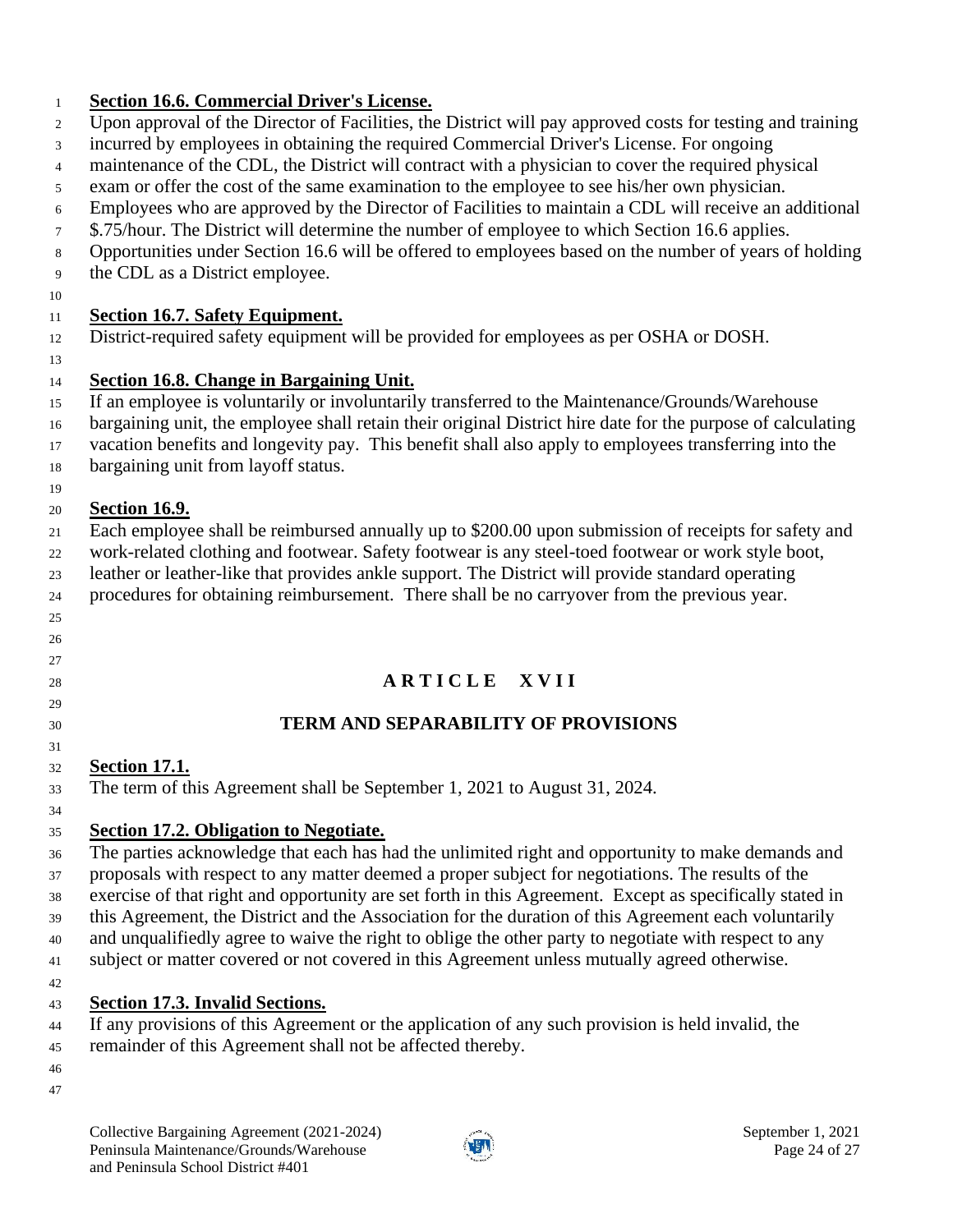| Neither party shall be compelled to comply to any provision of this Agreement which conflicts with     |                   |
|--------------------------------------------------------------------------------------------------------|-------------------|
| state or federal statutes or regulations promulgated pursuant thereto.                                 |                   |
| Section 17.5. Renegotiation.                                                                           |                   |
| In the event either of the two $(2)$ previous sections is determined to apply to any provision of this |                   |
| Agreement, such provision shall be renegotiated pursuant to Section 17.3.                              |                   |
| <b>Section 17.6. Levy Passage.</b>                                                                     |                   |
| Salary increases above the state funded dollars are contingent upon successful levy passage and two    |                   |
| levy collections per school year.                                                                      |                   |
|                                                                                                        |                   |
|                                                                                                        |                   |
| ARTICLE XVIII                                                                                          |                   |
|                                                                                                        |                   |
| <b>NO STRIKE</b>                                                                                       |                   |
| <b>Section 18.1.</b>                                                                                   |                   |
| The Association agrees that there shall be no work stoppage or interruptions of regularly assigned     |                   |
| duties during the life of this Agreement.                                                              |                   |
|                                                                                                        |                   |
|                                                                                                        |                   |
|                                                                                                        |                   |
| ARTICLE XIX                                                                                            |                   |
| <b>BARGAINING UNIT SUBSTITUTES</b>                                                                     |                   |
|                                                                                                        |                   |
| <b>Section 19.1.</b>                                                                                   |                   |
| Relevant to Washington Public Employment Relations Commission Decision #2043 PECB,                     |                   |
| January 10, 1985, substitutes who work greater than thirty (30) cumulative days in a given year shall  |                   |
| be paid according to Schedule A. Rights of said substitutes identified shall be limited exclusively to |                   |
| those items in this Article.                                                                           |                   |
|                                                                                                        |                   |
|                                                                                                        |                   |
|                                                                                                        |                   |
|                                                                                                        |                   |
|                                                                                                        |                   |
|                                                                                                        |                   |
|                                                                                                        |                   |
|                                                                                                        |                   |
|                                                                                                        |                   |
|                                                                                                        |                   |
|                                                                                                        |                   |
|                                                                                                        |                   |
|                                                                                                        |                   |
| Collective Bargaining Agreement (2021-2024)<br><b>SWOLFERS</b>                                         | September 1, 2021 |

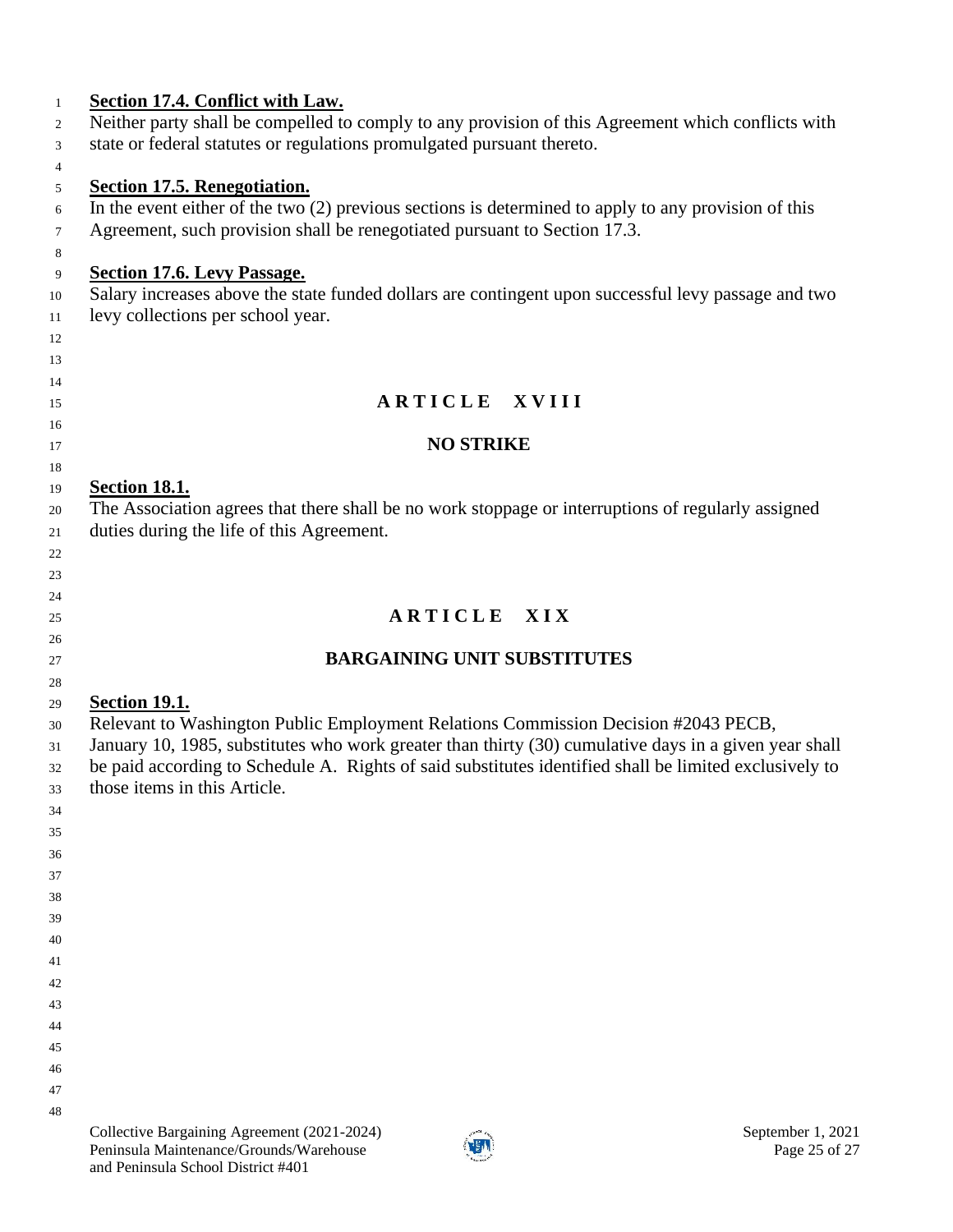| SIGNATURE PAGE                                                                            |                                         |  |  |  |
|-------------------------------------------------------------------------------------------|-----------------------------------------|--|--|--|
|                                                                                           |                                         |  |  |  |
|                                                                                           |                                         |  |  |  |
|                                                                                           |                                         |  |  |  |
|                                                                                           |                                         |  |  |  |
|                                                                                           |                                         |  |  |  |
|                                                                                           |                                         |  |  |  |
| PUBLIC SCHOOL EMPLOYEES<br>OF WASHINGTON/SEIU LOCAL 1948                                  |                                         |  |  |  |
| PENINSULA MAINTENANCE/GROUNDS/ PENINSULA SCHOOL DISTRICT #401<br><b>WAREHOUSE CHAPTER</b> |                                         |  |  |  |
|                                                                                           | /signed/<br>BY:                         |  |  |  |
| BY: Stephen Horwath, Chapter President                                                    | Karen Andersen, Chief Financial Officer |  |  |  |
|                                                                                           |                                         |  |  |  |
| DATE: $06/11/2021$                                                                        | DATE: $06/11/2021$                      |  |  |  |
|                                                                                           |                                         |  |  |  |
|                                                                                           |                                         |  |  |  |
|                                                                                           |                                         |  |  |  |
|                                                                                           |                                         |  |  |  |
|                                                                                           |                                         |  |  |  |
|                                                                                           |                                         |  |  |  |
|                                                                                           |                                         |  |  |  |
|                                                                                           |                                         |  |  |  |
|                                                                                           |                                         |  |  |  |
|                                                                                           |                                         |  |  |  |
|                                                                                           |                                         |  |  |  |
|                                                                                           |                                         |  |  |  |
|                                                                                           |                                         |  |  |  |
|                                                                                           |                                         |  |  |  |
|                                                                                           |                                         |  |  |  |
|                                                                                           |                                         |  |  |  |
|                                                                                           |                                         |  |  |  |
|                                                                                           |                                         |  |  |  |
|                                                                                           |                                         |  |  |  |
|                                                                                           |                                         |  |  |  |
|                                                                                           |                                         |  |  |  |
|                                                                                           |                                         |  |  |  |
|                                                                                           |                                         |  |  |  |
|                                                                                           |                                         |  |  |  |